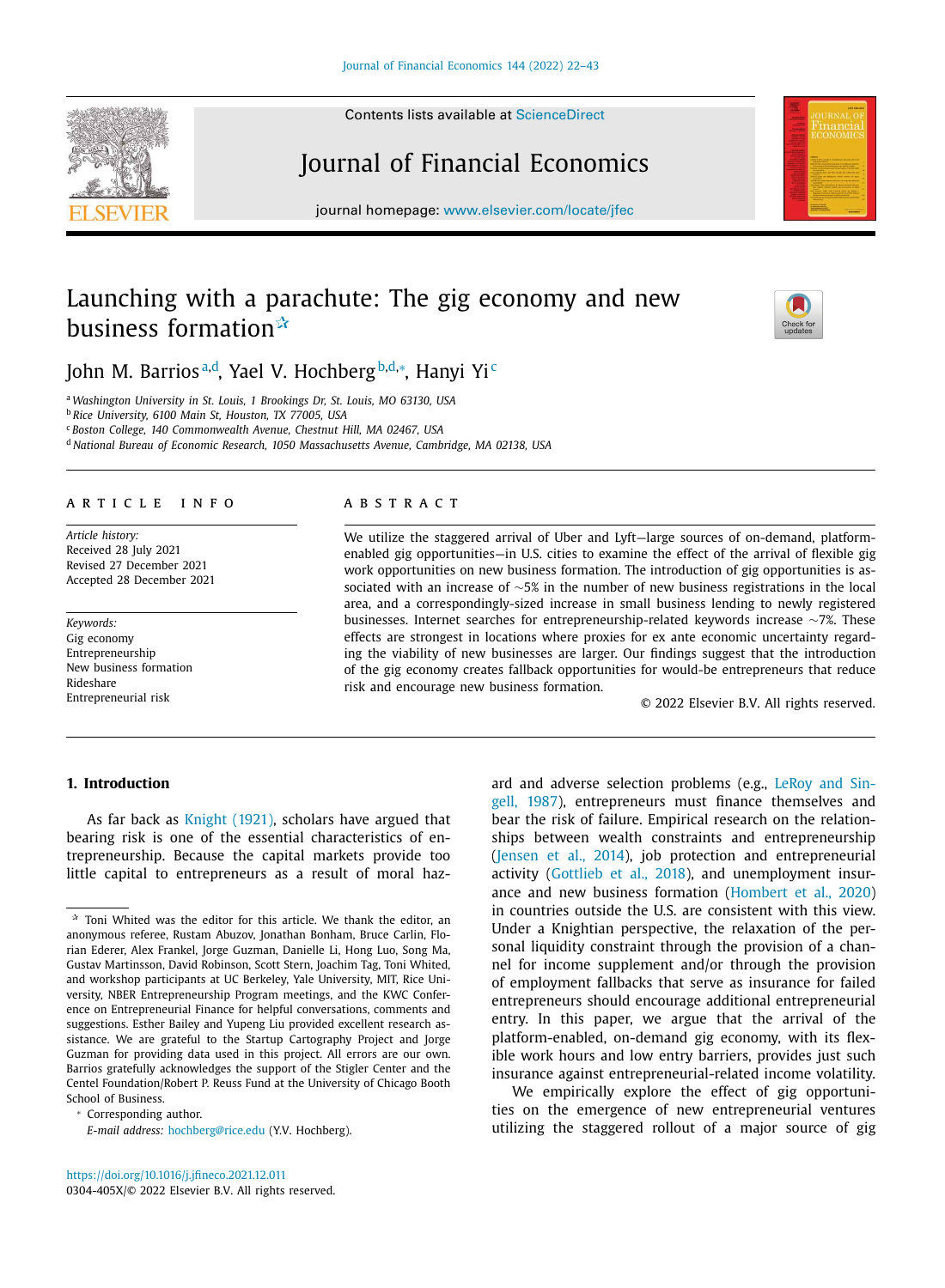work opportunities: ridehailing platforms. This analysis is motivated by the Knight (1921) view that potential entrepreneurs consider the returns of alternative employment opportunities when choosing to start new business ventures. Applying this framework to the gig economy, the arrival of on-demand, platform-based gig opportunities dramatically reduced the riskiness of the fallback option for would-be entrepreneurs, thereby fostering the launch of new entrepreneurial activity. This does not imply per se that all entering entrepreneurs will be gig economy workers, of course. Rather, the gig economy provides insurance and peace of mind in knowing that it is there, if needed, and as such, affects expectations in the entry decision.

We focus on incorporated business starts, as the factors that drive entry into entrepreneurship likely differ across the various types of entrepreneurship. While the income opportunities option provided by the gig economy may entice risk-bearing would-be entrepreneurs to launch new companies, at the same time, for individuals engaged in ad hoc self-employment, the gig economy offers the potential for a steadier "employment"-like opportunity. Though technically every gig economy worker is, in fact, selfemployed, many of these individuals, particularly those who drive for platforms such as Uber or Lyft, self-classify as "working for Uber (Lyft)" and do not report themselves as self-employed in self-reported survey measures. Burtch et al. (2018) utilize this fact to show that with the entry of the gig economy, self-reported self-employment from the Current Population Survey—primarily unincorporated self-employment—goes down, consistent with the notion of some self-employed workers transitioning to working in the gig economy (and consequently classifying themselves as "working for Uber (or Lyft)" rather than being self-employed). The effect of the availability of gig economy opportunities on new (incorporated) business launches—which differ considerably from low-quality self-employment, which is the source of the impacts in Burtch et al. (2018)—remains, however, unexplored.

Our empirical analysis utilizes a relatively novel dataset of actual new business registrations in a local region, provided by the Startup Cartography Project (SCP) (http: //www.startupcartography.com). Because a new company must not only incorporate in a state jurisdiction (which may not be the state they operate in), but also register there to do business with their local Secretary of State (where the business actually operates), and because such registrations provide an actual operating address for the new company, utilizing business registration data allows us to observe the full universe of newly incorporated businesses. The SCP dataset provides us with counts, by zipcode and quarter, of all new for-profit businesses, allowing us to observe entrepreneurial entry at the micro-level.

We utilize the arrival of ridehailing platforms, Uber and Lyft, as they represent two of the first large-scale appbased gig economy opportunities to roll out across the U.S., providing thousands of drivers in cities opportunities at any hour of the day or night to work for as long or as short as they wished. Ridehailing platforms such as Uber and Lyft allow drivers, once approved, to use their own or rented cars to offer rides whenever they choose. There are no minimum hour requirements and only modest constraints on maximum hours. Thus, drivers can work whenever they want to. Moreover, the arrival of these platforms often heralds the arrival of other gig economy platforms such as food delivery, errand running, or package delivery.

Utilizing incorporated business registrations rather than measures of "self-employment" both allows us to capture the type of entrepreneurial entry we are most interested in (businesses who have taken a form required for possible growth) as well as avoid the concern that any increase in measures of "self-employment" may simply be capturing ridehailing workers, who by definition are contractors and therefore self-employed. Since, according to sources at Uber, individual drivers on ridehailing platforms in the U.S. rarely, if ever, incorporate, $<sup>1</sup>$  the newly registered incor-</sup> porated businesses (and associated SBA loans) should not be reflecting drivers incorporating to drive for ridehailing companies as individuals.

A natural concern is that ridehailing platforms did not launch in specific cities randomly. This is concerning for our identification approach, for example, if ridehailing platforms specifically entered into "entrepreneurial" cities first. This does not appear to be the case. Using a hazard model approach, we document that the rollout timing of ridehailing platforms into cities is, as expected, predicted by percapita income, population size, and unemployment levels. However, it appears to not be predicted by the levels of entrepreneurial activity within a city. Thus, the identifying assumption for a difference-in-differences analysis, namely, that the treatment is unrelated to the outcome at baseline appears to hold.

Accordingly, we utilize a difference-in-differences (D.D.) specification with fixed effects for location and time (quarter-year) as well as location-specific linear trends. Our D.D. specification allows us to capture macroeconomic changes, such as the Great Recession, technological improvements, as well as city-specific conditions such as city topology, industry mix, and so forth. The location-specific time trend captures location-specific pre-trends in our outcome variables that existed prior to the arrival of ridehailing. To capture potential time-and-city varying confounders, such as population changes or increases in employment or income, we further control for population levels and per capita income. Our results are robust to the inclusion of a variety of additional controls as well as location-specific quadratic trends and hold for different pre-period lengths as well as when we restrict the sample solely to ever-treated locations. We find an increase of 4–6% in new business registrations following the arrival of the gig economy in a city. The parallel trends observed in the data further suggest that we are not simply picking up differential trends in new business formation in the treated cities in the pre-period.

Presumably, if the increase in new business launches is driven by the existence of gig economy income fallbacks, then the intensity of ridehailing adoption in a city should be related to the documented increase in our outcome

<sup>&</sup>lt;sup>1</sup> This fact is a primary consideration in much of the discussion over how such drivers should be classified—as contractors or as employees. If drivers tended to incorporate, the contractual relationship assumed between the driver-provider and the platform would be clear (contractor).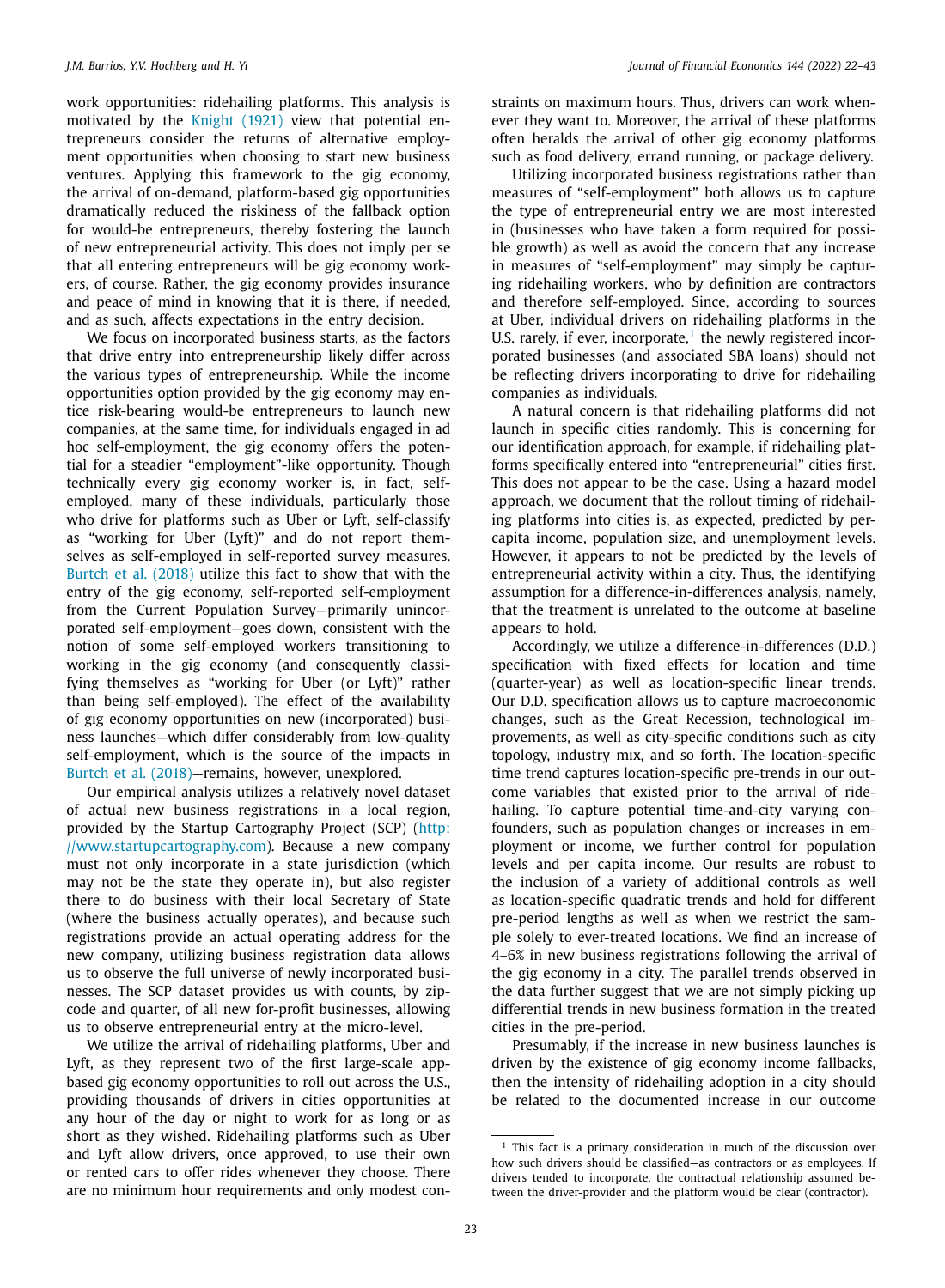variables. We proxy for the strength of ridehailing take-up in a city using the intensity of Google searches for terms such as "Uber" and "Lyft" in the treatment cities, a proxy that has been shown by past literature (e.g., Cramer and Krueger, 2016) to correlate strongly with adoption of the platforms. When we substitute the treatment indicator for post-ridehailing-city with our ridehailing adoption intensity proxy for the city, we obtain similar results to those in our main specifications, with entrepreneurial entry increasing in the intensity of adoption of gig opportunities in the city.

Having established the basic positive relation between the availability of ridehailing platform gig opportunities and new business formation, we next proceed to examine the financing channel for new businesses. As documented by Guzman and Stern (2019), the vast majority of new business launches are "traditional business entrepreneurship" (TBE) of the type described by Knight  $(1921)^2$  In contrast to innovation-driven entrepreneurship (IDE) ventures, which are typically financed via equity by angel and venture capital investors who bear the primary risk associated with the venture, TBE ventures are typically financed through entrepreneur wealth or through some form of debt, particularly small business lending (for example, Bothelho, Fehder, and Hochberg (2021) provide a discussion of TBE versus innovation-driven entrepreneurship and their financing). Thus, we focus our attention on SBA loans. We match businesses registered in the prior 6 (or 12) months to data on SBA loans made under the SBA's 7(a) programs. Consistent with our findings of a 4–6% increase in realized business registrations, we document a corresponding increase of similar magnitude in small business lending to newly registered businesses after the arrival of the gig economy.

So far, the measures we have employed measure realized entrepreneurial activity. We next proceed to explore whether the presence of gig economy income opportunities can also be seen in indicators of interest in the possibility of launching a business. We measure *entrepreneurial interest* (expression of interest in entrepreneurship) using google searches for terms related to entrepreneurship, such as "how to start a business" or "how to incorporate." By utilizing searches, as opposed to realized new venture starts, our intent is to capture an alternative measure of changes in expectations regarding the possibility of entering into entrepreneurship. Consistent with the notion that the availability of gig-work as a fallback spur potential interest in entry into entrepreneurial activity, the DD specification documents an approximate 7–12% increase in entrepreneurial interest surrounding the arrival of ridehailing platforms in a city.

If our premise holds that the availability of ridehailing platform gig opportunities facilitates new business formation by reducing the uncertainty associated with entry into entrepreneurial activity, then the availability of new gig opportunities in the form of ridehailing platforms should be more valuable in locations where ex-ante economic and entrepreneurship-related uncertainty is higher. To capture this notion, we focus on four proxies of ex-ante economic uncertainty. First, we measure the variance in wage growth across industries in the area measured over the period 2000 to 2010, at the city level, as a proxy for earnings volatility in the area. While we would ideally like to measure the volatility of entrepreneurial earnings, this data is not available. Conceptually, we can think of economic profits as reflecting demand shocks to industries, which in turn also lead to variation in wage growth. We acknowledge, however, that this proxy is not tied closely to entrepreneurial income. We thus next turn to looking at a measure that better reflects the specific uncertainty associated with launching a new business: the volatility of business income. We construct two measures: (i) the volatility of zip-level business income in the CBSA in 2010, preridehailing entry; and (ii) the volatility of historical ziplevel business income in a CBSA over the five-year period of 2005 to 2010. Finally, we turn to a measure that proxies for downside risk of launching a new business: the business bankruptcy rate in the county the city is located in.

We then interact our post-ridehailing variable with these proxies for uncertainty. Across all four proxies for economic and entrepreneurial uncertainty, we observe that the relation between the arrival of ridehailing platforms (and their associated gig work opportunities) and new business formation is more pronounced in locations where our proxies for uncertainty are higher ex-ante. Specifically, we find a 3 percentage point larger effect in cities with a standard deviation higher wage growth volatility, a 2–4 percentage point larger effect in areas with a standard deviation higher business income volatility, and a 1 percentage point larger effect in areas with a standard deviation higher business bankruptcy rate.

Importantly, we show that the pattern of where in the city these businesses open (geographic HHI) does not change post-gig economy arrival, suggesting that we are not merely picking up an increase in business opportunities due to the opening of new neighborhoods to transportation via ridehailing. Moreover, we find that the mix of new business types (traditional business versus innovation-driven business) also does not appear to be significantly altered by the arrival of the gig economy. Finally, while our D.D. specification with city-specific linear trends is designed to explicitly control for growth patterns in the city, we provide further evidence that the effect we document is not simply a manifestation of differential overall economic growth patterns. Specifically, we show that average weekly wages do not increase following the arrival of the gig economy, while our entrepreneurial activity measures do.

We conclude our analysis descriptively by exploring heterogeneity in our outcomes across the city characteristics of education level, race, and credit constraints. We

<sup>&</sup>lt;sup>2</sup> In contrast, the high-growth, innovation-driven entrepreneurial activity that is typically financed by venture capitalists conforms more closely to the non-constraint view of Schumpeter. Schumpeter (1934, 1942) argues that the functions of the entrepreneur and the capitalist are separate. The entrepreneur plays the role of identifying potential arbitrage opportunities in the economy, while the part of modern capital markets is to find a capitalist willing to bear the risk for the entrepreneur. See Botelho et al. (2021) for a review of the innovation-driven entrepreneurship (IDE) literature and a discussion of the differences between TBE and IDE.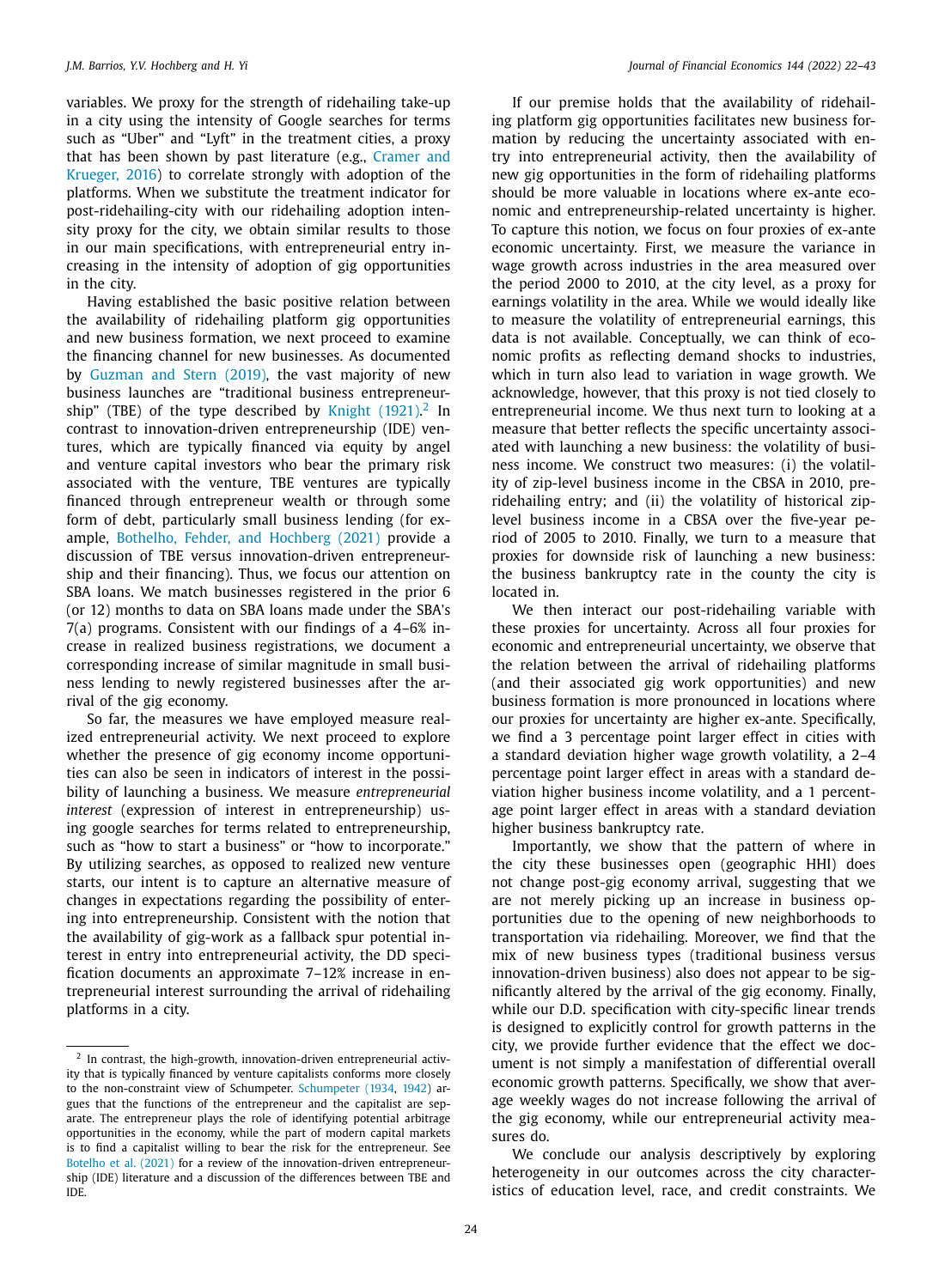find that our effects are largest in areas with lower education levels, higher fractions of Hispanic population, lower fractions of African-American population. When we look at credit constraints at the city level, we find a U-shaped pattern suggesting the effects are larger both when the population of a location is extremely credit-constrained and in locations where they face much lower constraints. This is consistent on the supply side with a loosening of the credit constraint and with increases in demand in less constrained areas.

Our study offers several contributions to the existing literature. First and foremost, our results speak to a growing literature on the factors that drive entry into entrepreneurship. Recently, there has been a great deal of concern regarding a decline in entrepreneurial entry and business dynamism (e.g., Decker et al., 2016), given the importance of entrepreneurial activity for economic growth (e.g., Haltiwanger et al., 2013). Manso (2011, 2016) noted that tolerance for failure is a key driver of entrepreneurial entry; here, the gig opportunities provided by ridehailing platforms arrival provides the safety net that makes experimentation "safe" to explore. Our findings are consistent with those found in other contexts and countries when liquidity or credit constraints are relaxed, job protection is extended, or income fallbacks are provided: for example, Jensen et al. (2014) show that a Danish mortgage reform that increases credit by \$30 K leads to an increase in entry, while Gottlieb et al. (2018) show that extended job-protected maternity leave in Canada increases the likelihood of entry, Bellon et al. (2019) show that personal wealth windfalls from fracking increase entry into self-employment, and Hombert et al. (2020) show that provision of unemployment insurance to those entering into entrepreneurship increases new business formation. More broadly, our paper relates to a growing literature on entrepreneurial entry barriers, including personal wealth, government regulation, tax policy, and banking systems (see, e.g., Evans and Jovanovic, 1989; Gentry and Hubbard, 2000; Hurst and Lusardi, 2004; Klapper et al., 2006; Cagetti and de Nardi, 2006; Aghion et al., 2007, and many more).

Relatedly, the ridehailing entry events studied in this paper could be considered shocks to the non-pecuniary benefits to alternative employment—most notably, work flexibility. We expect there to be an effect on business formation decisions if marginal entrepreneurs value the flexibility either directly or as a means of insurance. This contrasts with existing evidence on non-pecuniary benefits in entrepreneurship, which focuses on how these aspects of entrepreneurial jobs motivate or sustain entrepreneurship (e.g., Hurst and Pugsley, 2015 or Bellon et al., 2021).

Second, our study further contributes to a growing literature on the spillovers of the gig-economy on traditional business entrepreneurship and employment effects. Our work complements several closely related studies such as Koustas (2018), Fos et al. (2019), and Jackson (2019), who demonstrate that the gig economy can serve as an income fallback in down states of the world such as unemployment or job loss. Our finding complements prior work by showing how gig opportunities for income fallbacks during down states of the world not only spur less reliance on unemployment benefits or lower duration of unemployment spells but also drive entry into entrepreneurship.

Finally, our work contributes to the growing literature on the economics of the gig-economy and, more specifically, ridehailing. Prior work in this literature, such as (Hall and Krueger, 2017) and (Chen, Chevalier, Rossi and Oehlsen, 2017), explore the importance of the flexibility provided by these platforms to the direct providers of driver services.<sup>22</sup> Our findings suggest that there are not only benefits to those who offer services for gig economy on-demand platforms but also for those outside the platforms, as the existence of such opportunities may provide insurance against the uncertainty and risk associated with entry into entrepreneurial activity. Moreover, our findings, which document increased entry of incorporated businesses in the wake of ridehailing platform launches, stand in contrast to Burtch et al. (2018), who examine the effect of the gig economy on Kickstarter projects and self-reported self-employment measures. While their findings suggest a move from ad hoc unincorporated self-employment into working for gig economy platforms, our findings on incorporated businesses reinforce the distinction between self-employment and incorporated entrepreneurial businesses and how they may differentially be affected by the advent of app-enabled gig platforms.

The paper proceeds as follows. Section 2 provides an overview of the gig economy and outlines our conceptual framework. Section 3 describes our data and sample. Section 4 presents our empirical results. Section 5 concludes.

#### **2. The gig economy and new business formation**

#### *2.1. The app-enabled gig economy*

The advent of the smartphone and the complementary technological advancement have reshaped the commercial landscape, providing consumers new ways to access the retail marketplace and providing workers with easy access to a new source of flexible work opportunities. The collection of markets that match providers to consumers on a gig (or job) basis, in support of on-demand commerce, has been coined "the gig economy." Companies such as Uber, Lyft, DoorDash, and Task Rabbit are prime examples of companies in this category that have arisen from such innovation.

In the basic business model of the gig economy, gig workers serve as contractors to an on-demand company, providing services to the company's clients (Donovan et al., 2016). Prospective clients request services through an online platform or smartphone application that allows them to search for providers or to specify jobs. Providers (i.e., gig workers) engaged by the on-demand company then provide the requested services and are compensated for the jobs they perform. Importantly, in contrast to the fixedshift temp work of old, the new app-enabled gig platforms provide unprecedented flexibility to work only when the

<sup>&</sup>lt;sup>22</sup> Other work shows the potential negative externalities of ridehailing on society (see Barrios et al (2019) for the effects on traffic fatalities and congestion).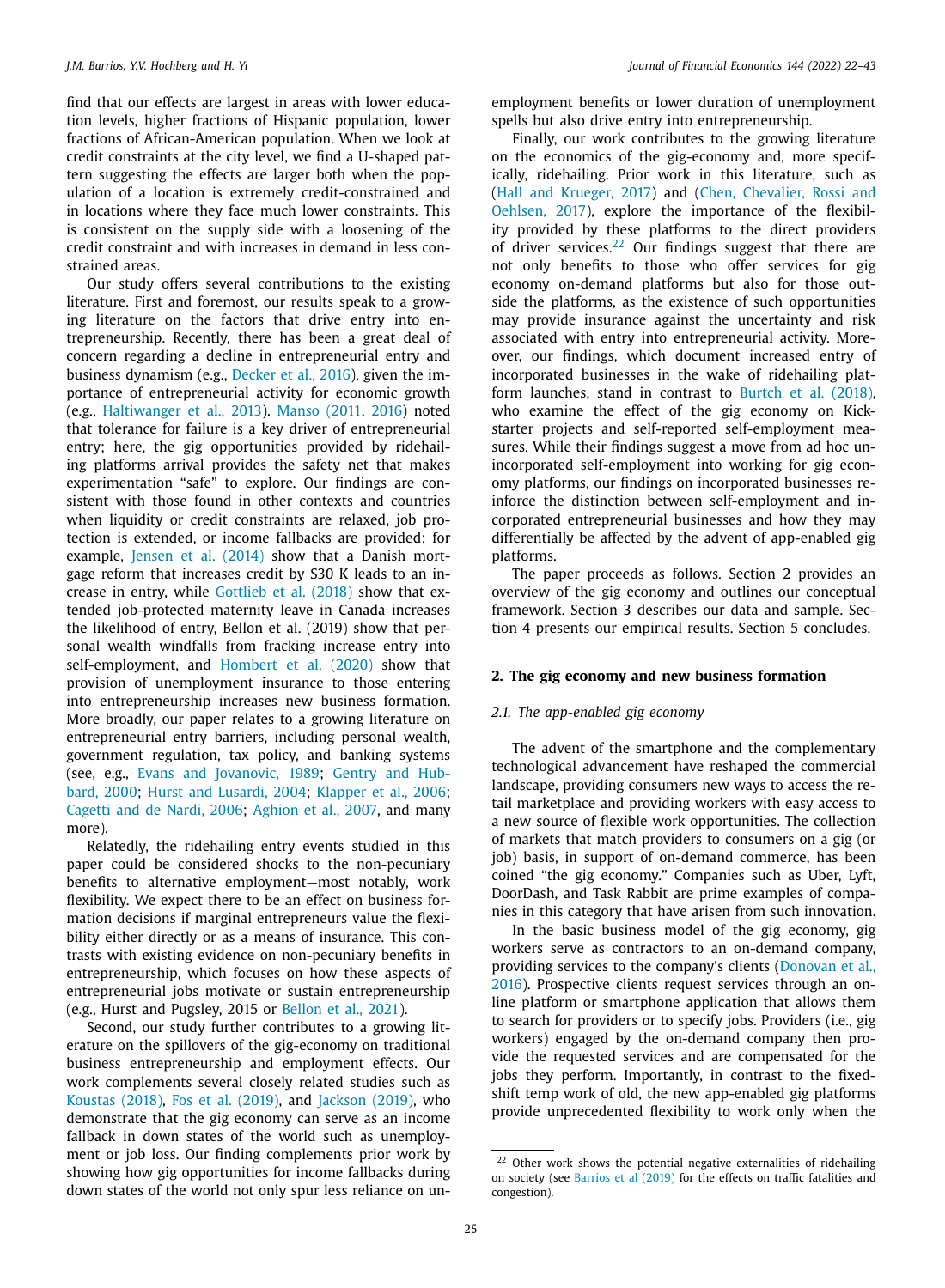worker wishes, and only for as long as they wish to work be that one minute, one hour, or more.

While specific business models vary across the companies that control such platforms, with few exceptions, on-demand platform companies do not view their service providers as employees but rather as independent contractors that utilize the platforms to obtain referrals and communicate with clients. In addition, on-demand platformcompanies offer providers the ability to select or refuse jobs, set their hours and level of participation, and control other aspects of their work. As a result, in some ways, the gig economy can be viewed as an expansion of traditional freelance work (i.e., ad hoc self-employed workers who generate income through a series of jobs and projects). Gig jobs, however, do differ from traditional freelance jobs in a number of ways. The user interface and brand built by the tech-platform company attracts clients, eliminating or reducing entry costs for providers (gig workers). These platforms may also attract potential service providers that have a wider variety of demographic, skill, and career characteristics. Because gig workers do not need to invest in establishing a company and marketing to a consumer base, operating costs may be lower. As a result, participation in the gig market is often more transitory than the traditional freelancing market of old.

The advent of app platforms such as Uber, Lyft, and others makes it easy for prospective providers to engage in gig work. These low barriers to entry allow gig work to substitute for other employment in down states of the world (Fos et al., 2019) or provide supplemental income opportunities.

#### *2.2. Ridehailing*

Ridehailing platforms were among the first app-enabled gig economy platforms to launch in the U.S. at a significant scale. Uber was the first ridehailing firm in the United States, launching in San Francisco in May 2010, and was followed two years later by Lyft and Sidecar. Ridehailing then expanded rapidly across the country. By the end of 2014, ridehailing firms operated in 80% of U.S. cities with a population of 100,000 or more. Much of the spread in ridehailing was driven by the convenience for users, stemming from new technology easing the matching of riders and drivers and enabling seamless payment through an app. This spread was facilitated by ridehailing firms' exemptions from (or willful disregard for) taxi and livery restrictions, which allowed them to expand supply during periods of high demand and adjust prices to encourage more riders and drivers to participate in the market.<sup>3</sup> Because ridehailing platforms were among the first gig platforms launched, their introduction into a city represents a shock to the supply of flexible gig work. It is this shock that we utilize for our empirical design.

## *2.3. Ridehailing gig opportunities and new business formation*

To better understand the potential effects of gig employment on entrepreneurial activity, we take the Knightian view that an individual's decision to enter entrepreneurship versus full-time wage-employment is determined by the relative expected returns offered by the two choices. Returns confer utility, and agents choose the option that maximizes their expected utility (Lucas, 1978; Kihlstrom and Laffont, 1979; Jovanovic, 1982). Importantly, the decision relies on expected returns, and as such, this view does not necessarily suggest that entrepreneurs will have to engage in gig work per se, so much as that the option value of being able to access gig work opportunities in the event of failure or in low states of the world situations will affect their ex-ante decision to enter.<sup>4</sup> Put differently, a potential entrepreneur faces a more attractive choice for entering into entrepreneurship when gig economy opportunities exist for fallback purposes than when they do not.<sup>5</sup> Moreover, the existence of gig opportunities may enable a would-be entrepreneur to launch a business that would not provide sufficient income in the absence of supplemental gig income. Importantly, the "insurance" that the ready availability of gig opportunities provides to a would-be entrepreneur should be more valuable in particular when uncertainty regarding the viability or longevity of their proposed business is higher, or when more generally, economic uncertainty is higher. $6$ Importantly, the ridehailing entry events studied in this paper could be considered shocks to the non-pecuniary benefits to alternative employment—most notably, work flexibility. Under this view, we would expect to see an effect on business formation decisions if would-be entrepreneurs value such non-pecuniary benefits (e.g. flexibility) either directly or as a means of insurance. We empirically investigate the effect of ridehailing platform gig opportunities on new business formation from this viewpoint.

<sup>&</sup>lt;sup>3</sup> Many major ridehailing companies adjust pricing in real time to better match supply and demand, charging higher "surge pricing" fares during periods with high demand.

<sup>4</sup> Importantly, it is not unreasonable to think that income from fulltime job employment is unlikely to be substantially affected by the advent of the gig economy, or ridehailing. For example, a person working full time has limited hours to earn via gigs. The income that one earns as an entrepreneur, either in its ability to supplement entrepreneurial income or as a fallback in a failure state, however, should be more likely to be affected by the existence of gig opportunities, as these may serve to supplement income during slow times or in failure.

<sup>5</sup> Alternatively, one could assume that both fulltime and entrepreneurial income might be positively affected by the gig economy, but the entrepreneurial income is likely to be more affected—and we should also thus see an increase in ridehailing activity leading to an increase in new business launches.

 $6$  An alternative or additional mechanism that has been suggested by users of ridehailing services is that driving for ridehailing platforms also provides a way for drivers to market their other side businesses. We acknowledge that there may be other channels beyond income fallbacks at play which we cannot test. That said, our results support a first-order role for reduction in uncertainty/risk as (at least) a partial driver of any effect.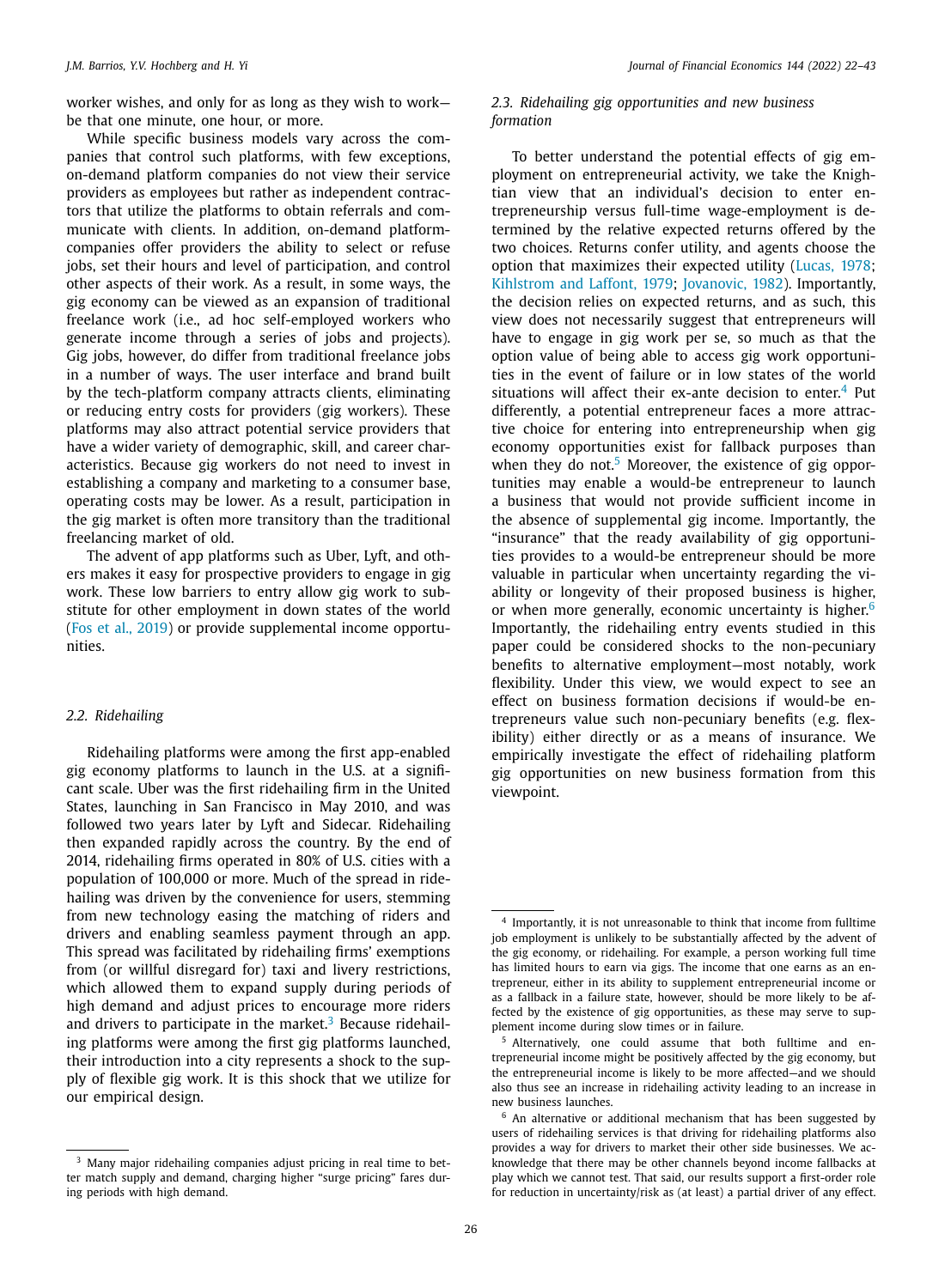#### **3. Data and sample**

Our sample consists of all incorporated "places"<sup>7</sup> in the continental United States5F with population greater than or equal to  $10,000$  in  $2010<sup>8</sup>$  Our full sample covers the period 2000 to 2016; all results are robust to employing shorter pre-RH sample windows. The sample stops in 2016 due to that being the last year of availability in the SCP data. Our list of incorporated places is obtained from the Census Bureau and covers all self-governing cities, boroughs, towns, and villages in the United States.<sup>9</sup> (For ease of interpretation, we interchangeably refer to these as "cities" or "locations" throughout the text.) Our observations are measured at the quarterly level. The full sample contains 201,212 quarterly observations on 2959 "places" from 2000 to 2016, among which 1193 adopt RH prior to 2016. Fig. 3 shows the diffusion of RH across the United States, by cities and population. Diffusion of RH across U.S. cities began slowly, accelerating rapidly after 2013. Diffusion by population follows a standard S-curve, consistent with general historical patterns of new technology diffusion.<sup>10</sup>

#### *3.1. Ridehailing launch and driver enrollment intensity*

Data on RH launch dates for each city are obtained directly from Uber and Lyft.<sup>11</sup> The companies provided dates of service launch for each type of service launched: (i) UberBlack/UberTaxi, which allows customers to hail a livery or taxi vehicle; (ii) UberX/Lyft, which allow customers to hail regular cars driven by driver-partners; and (iii) UberPool/Lyft Line, which allow customers to share a hailed vehicle with others. We merge these dates with Census Bureau's incorporated place directory in 2010.

While data on driver enrollment and usage is not publicly available, other researchers have shown a strong correlation between Google trends for searches for RH keywords and actual driver uptake (Cramer and Krueger, 2016). To measure the intensity of RH adoption, we thus follow the spirit of the work of Cramer and

<sup>9</sup> https://www.census.gov/content/dam/Census/data/developers/ understandingplace.pdf

<sup>10</sup> In the Online Appendix, we further demonstrate the robustness of our results to using shorter pre-sample periods.

Krueger (2016) and Hall et al. (2018) and use Google searches for the terms "Uber," "Lyft," and "rideshare."<sup>12</sup> The standard Google Trends index, which scales results from 0 to 100 based on the most popular term entered, does not easily allow comparisons across geographic areas and time periods. Instead, we use data from the Google Health Trends API, which describes how often a specific search term is entered relative to the total search volume on Google's search engine within a geographic region and time range and returns the probability of a search session that includes the corresponding term for that region and time period. This makes comparisons across locations and time feasible. We track trends for searches for these terms using the Google Health Trends API for all Nielsen Designated Market Areas (DMAs) at a monthly frequency from January 2004 to December 2016. We aggregate the data to the quarter level and match the DMAs to Census incorporated places using a crosswalk provided by Nielsen. Thus, in specifications that use log search share as a proxy for driver enrollment intensity, we interpret the coefficients in terms of percentage change in search share.

#### *3.2. Entrepreneurial measures*

We utilize three main outcome measures for our analysis of entrepreneurial activity. The first of these measures captures new business launches. The second provides a measure of financing for the types of new businesses we would expect to see launched under the Knightianinspired conceptual model: small business loans to new businesses. Finally, we explore whether increased interest in entrepreneurship is apparent more generally, utilizing internet search share for terms related to starting a new business, a measure we term *entrepreneurial interest.*

#### *3.2.1. New business launches*

Our first outcome measure is the quantity of new business launches, measured by location and time period using business registrations. For this purpose, we obtain data on new, for-profit business registrations from the Startup Cartography Project (SCP, Guzman and Stern, 2019). The SCP leverages business registration records, which are public records created when an individual register's a new business as a corporation, LLC or partnership. Importantly, as noted by Guzman and Stern (2019), while it is possible to found a new business without business registration (e.g., a sole proprietorship), the benefits of registration are substantial, and include limited liability, various tax benefits, the ability to issue and trade ownership shares, and credibility with potential customers. Furthermore, all corporations, partnerships, and limited liability companies must register with a Secretary of State or equivalent to take advantage of these benefits: registering the firm triggers the legal creation of the company. As such, these records reflect the population of incorporated businesses operating in a location (which may differ from their state of incor-

<sup>7</sup> We use incorporated places, rather than Census Designated Places (CDPs), because CDP annual population estimates are not readily available, except by individual place download, whereas population data is available for incorporated places for mass download through the census.

<sup>8</sup> Some places in our sample had lower populations than 10,000 during the sample period, most notably during the period of 2001–2010. We impose the cutoff on population as measured in 2010. As an example, consider Hutto, Texas, a suburb of the Austin-RoundRock metro area. In 2001, Hutto had a population of 3,030, the lowest in our sample. By 2010, it had grown to over 14,000, mimicking the growth of the Austin metro area. As it has population above 10,000 in 2010, it is included in our sample. Our results are robust to permutations to this cutoff.

 $11$  In this version, we use the exact cities indicated by Uber and Lyft, even if we suspect or believe that the launch covered adjacent cities as well (e.g., San Francisco launched in 2010, and there is no separate launch date for San Jose or Palo Alto). Since this means some places we include in our control may in fact be treated in later years in the sample as service expands slowly out beyond original boundaries, we are biasing against finding an effect of treatment.

<sup>12</sup> We use the freebase identifiers for term "Uber" (/m/0gx0wlr) and "Lyft" (/m/0wdpqnj). Freebase identifiers denote all searches that were classified to be about this topic.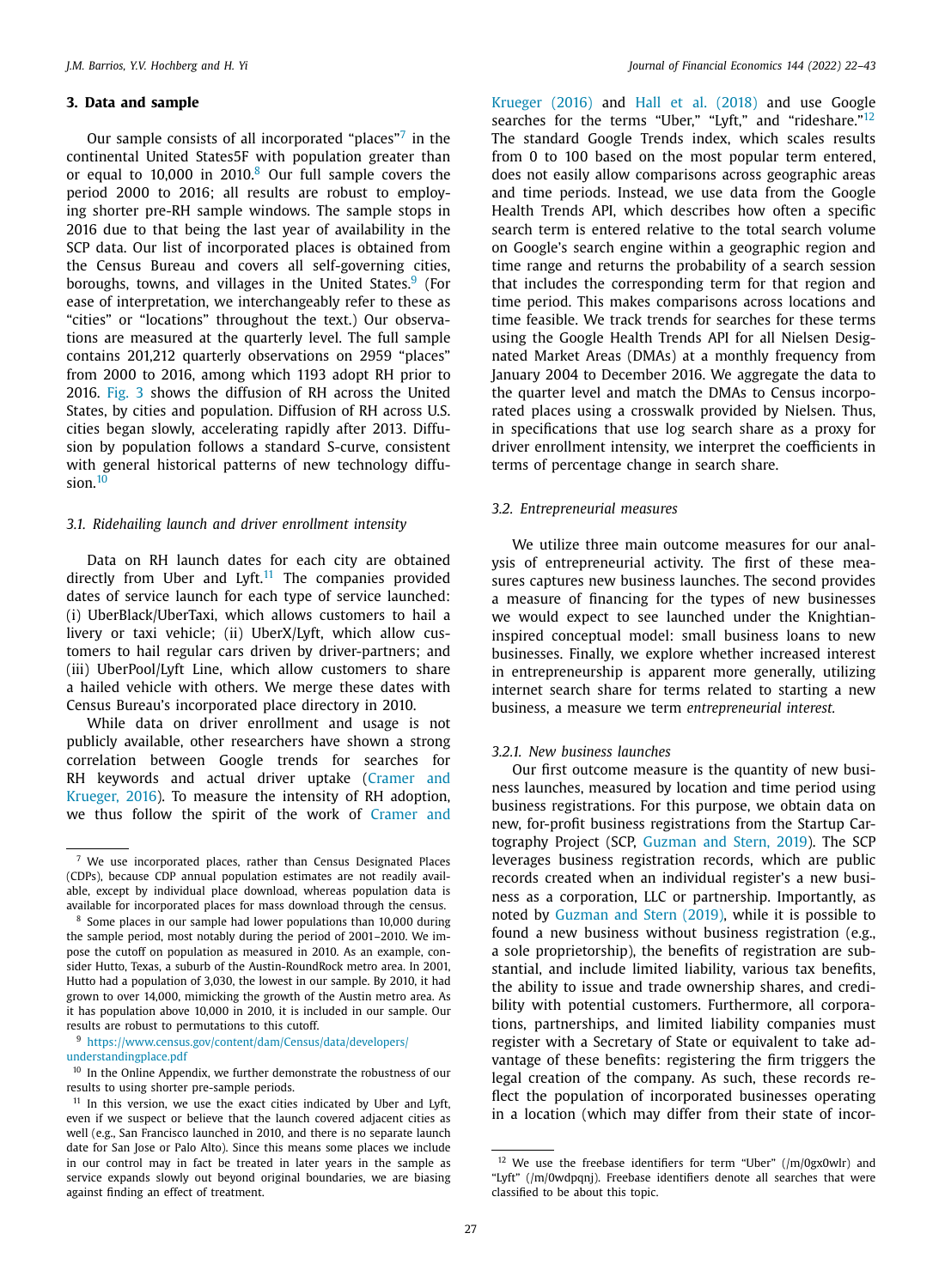poration) that take a form that is a practical prerequisite for growth.

The SCP dataset provided to us covers 49 states plus the District of Columbia over the period 2001 to 2014, and 47 States plus the District of Columbia from 2015 to 2016. For each state, the SCP data includes records on the complete population of firms satisfying one of the following two conditions: (i) a for-profit firm physically located in the local jurisdiction, or (ii) a for-profit firm whose jurisdiction is in Delaware but whose principal office address is in the local state.

The SCP dataset provides a number of variables of interest to entrepreneurship researchers. We focus here on two specifically: (i) the quantity of new business registrations in a Census incorporated place in a given year and quarter, and (ii) an Entrepreneurial Quality Index (EQI), which is a measure of average quality within any given group of firms, and represents a prediction for the probability of a growth outcome for a firm within a specified population of start-ups in a specific period (More information on this measure can be found in Guzman and Stern 2019).

#### *3.2.2. Lending to new businesses*

Our second outcome measure is the volume of lending under the Small Business Administration's (SBA) 7(a) loan program. The Small Business Administration (SBA) 7(a) Loan Guarantee program is one of the most popular loan programs offered by the agency. Under the program, a 7(a) loan guarantee is provided to lenders to make them more willing to lend money to small businesses with weaknesses in their loan applications, such as new businesses startups that lack the cash flow history to provide a lender with the assurance of continued ability to pay back a loan. 7(a) loans may be used for such business purposes as purchasing land or buildings, equipment, machinery or supplies; for long-term or short-term working capital; for refinancing; or for the purchase of an existing business. They are limited to a maximum of \$2 million, with an SBA loan guarantee of 75%. The terms of SBA 7(a) loans are up to 25 years for real estate and equipment and seven years for working capital, and interest rates are set and capped based on the prime rate, the size of the loan, and the maturity of the loan.

We utilize data on SBA lending under the 7(a)guarantee program that is released quarterly under the Freedom of Information Act. The Startup Cartography Project then matched the SBA loans to their business registration records, providing us with business registration data for approximately half the loans in the dataset. As each business registration contains a date of registration, for each location and quarter, we can then calculate two measures: the number of loans made to new businesses registered in the prior six months, and the number of loans made to new businesses registered in the prior twelve months.<sup>14</sup>

#### *3.2.3. Entrepreneurial interest*

Ideally, we would observe not only actual entry into entrepreneurship, but also underlying expectations regarding the uncertainty associated with entrepreneurial entry. Unfortunately, to our knowledge, no survey data regarding entrepreneurial expectations at the city or county level exists. Instead, we construct a measure that is meant to capture the level of general interest in entrepreneurial activity in the area, as measured by searches for entrepreneurshiprelated terms online. Our measure, which we dub *Entrepreneurial Interest*, utilizes the google Health Trends interface to extract data on searches for entrepreneurship related terms such as "how to start a business" and "how to incorporate."<sup>15</sup> As previously noted, the Google Health Trends API describes how often a specific search term is entered relative to the total search volume on Google search engine within a geographic region and time range, and returns the probability of a search session that includes the corresponding term, which makes comparisons across locations and time feasible. $13$  We track trends for searches for these terms using the Google Health Trends API for all Nielsen Designated Market Areas (DMAs) at monthly frequency from January 2004 to December 2016. We aggregate the data to the quarter level and match the DMAs to Census incorporated places using a crosswalk provided by Nielsen.

Using this data, we then define three outcome measures: (i) whether a city is in the top quartile of cities for probability of search for entrepreneurship-related terms in that period; (ii) whether a city is in the bottom quartile of cities for probability of search for entrepreneurship-related terms in that period; and (iii) actual search share.

## *3.3. Measures of economic and entrepreneurial uncertainty*

If the gig work opportunities provided by the entry of ridehailing platforms serve to reduce the uncertainty associated with entry into entrepreneurship, we would expect to see that the value of these opportunities would be higher in areas where ex ante economic or entrepreneurial uncertainty is higher. We utilize four proxies for general economic and entrepreneurship-specific uncertainty.

#### *3.3.1. Wage growth volatility*

Our first proxy attempts to capture labor market uncertainty using variation in wage growth. We construct a measure of the volatility in wage growth in each location in our sample. We utilize data from the Bureau of Labor Statistics (BLS) Quarterly Census of Employment and Wages (QCEW) for this purpose. Wage growth volatility is computed as the sum of the variances and covariances of the wage growth rate in the various industry sectors, weighted by the employment share of each individual sector. We compute this measure at the county level.

<sup>&</sup>lt;sup>14</sup> We use the Census 2010 zip-to-place crosswalk to match the zip of the SBA borrower to census places. In situations where the zip of the borrower locates in multiple census places, we use the borrower city information to refine the matching. Using this process, we are able to accurately match 95% of SBA loans to census places.

<sup>&</sup>lt;sup>15</sup> Specifically, we use the terms: "start a business," "start your own business," "start a company," "how to incorporate," "entrepreneurship," and "become an entrepreneur."

<sup>&</sup>lt;sup>13</sup> These probabilities are calculated on a uniformly distributed random sample of 10%-15% of Google web searches. Mathematically, the numbers returned from the Google Trend API can be officially written as: *Value*[*time*,*termrestriction*] = *P*(*term* − *restriction*|*timeandgeo* − *restriction*).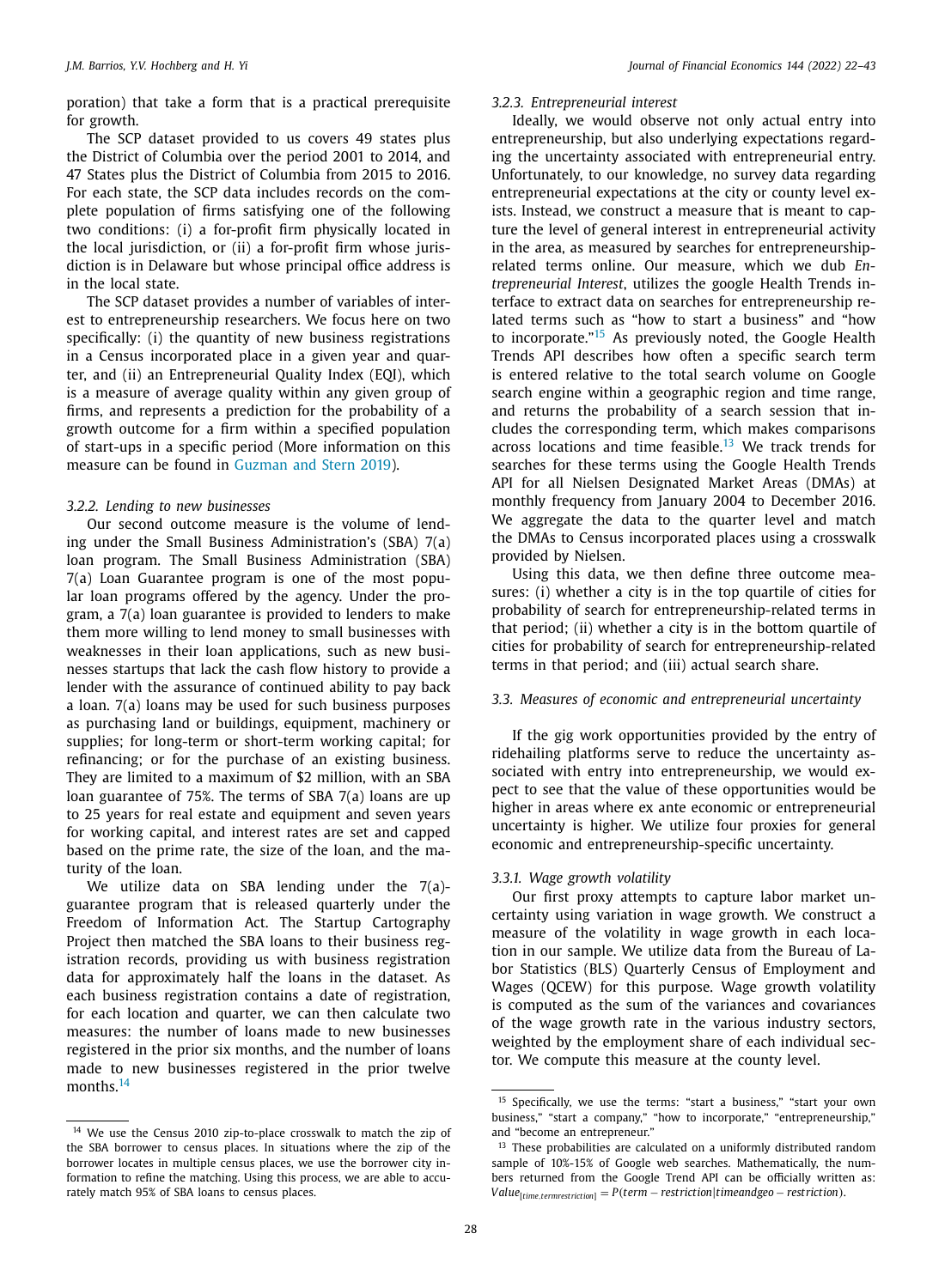For our computations, we derive a variance-covariance matrix from a trend-adjusted time series of countyindustry employment data from 2000 to 2010. Mathematically, the measure of wage growth volatility for the portfolio of industries in a given city is then expressed as:

$$
\sigma_p^2 = \sum_i w_i^2 \sigma_i^2 + \sum_{i \neq j} \sum_{i \neq j} w_i w_j \sigma_{ij}
$$

where *w<sup>j</sup>* denotes the proportion of total employment in industry j,  $\sigma_j^2$  denotes the variance of wage growth rate in industry j, and *p* denotes city.

#### *3.3.2. Volatility of zip-level business income*

In addition to general labor market uncertainty, we next turn to looking at a measure that is more closely tied to the volatility of entrepreneurial earnings in an area. Specifically, we collect data from the Internal Revenue Service (IRS) that measure both the number and amount of business or professional net income filed. These data are based on administrative records of individual income tax returns (Forms 1040) from the IRS Individual Master File system and are reported at the zip code level in the Statistics of Income dataset.

Specifically, we construct two measures: (i) the volatility of business income in the CBSA in 2010, the year before ridehailing entry (we refer to this measure as a crosssectional volatility measure); and (ii) the volatility of historical business income in a CBSA over a five-year period prior to 2010 (we refer to this measure as a timeseries volatility measure). Ideally, to measure the volatility of business income in an area, we would use data on the business income of each entrepreneur in that area, and then take the standard deviation. However, the highest level of geographic granularity reported by IRS is at the zip code level. Hence, we first calculate the average business income for each entrepreneur in a zip code, and then calculate the volatility of business income across all zip codes in a CBSA.

Below we describe the detailed steps to construct the two variables. First, we collect variables A00900 and N00900 from the IRS SOI dataset. These variables measure the amount and number of business or professional net income (less loss) filed, respectively. Second, we divide the amount of business or professional net income by the number of filings in a zip code to obtain the average business income per filing. Third, we calculate the standard deviation of the average business income per filing across all zip codes in a CBSA. Fourth, we calculate the standard deviation of the average business income per filing across all zip codes in a CBSA across a five-year period from 2005 to 2010 (we skip year 2008 and years before 2005 because the variable that measures the number of business income filings are not consistently available for those years.)

#### *3.3.3. Business bankruptcy rates*

Finally, we construct a measure that relates more directly to the failure risk of launching a new business: the business bankruptcy rate in an area. Specifically, we obtain data on the county-year counts of business bankruptcy cases from U.S. Courts, Report F-5A. The U.S. Courts first started to report this statistic during 12-month period ending on March 31, 2013. That is the year of the data we use. We then match the cities in our sample to counties using crosswalks from the U.S. Census.

We then normalize the number of bankruptcies in a county by the number of business income filings in the county, reported by IRS SOI. While we would ideally want to measure only entrepreneurial failure rate, rather than overall business failure rate, no such comprehensive data is available at the city level. Still, we view business bankruptcies as a useful proxy for failure risk in its absence.

#### *3.4. Control variables and city characteristics*

We use several measures to explore heterogeneity by city characteristics and as control variables in our models. We obtain annual city population estimates and population density from the U.S. Census and annual county income per capita from the Bureau of Economic Analysis. Controlling for population, per capita income, and unemployment rate—which vary by time and location—are of first order importance as they provide a proxy for specific concerning confounders.

To examine how variation in individuals' credit constraints affect the impact of the gig economy on entrepreneurship, we use a dataset of anonymized individual credit bureau records in 2010 to further construct several ex ante proxies for income and credit constraints. The credit bureau data contain a 1% representative sample of all U.S. residents selected based on the last two digits of their social security number. This sampling procedure produces a random sample of individuals because the Social Security Administration sequentially assigns the last 4 digits of social security numbers to new applicants regardless of geographical location. We calculate the annual average personal income and credit score for each city, as well as the fraction of low income and subprime borrowers. Following the cutoff used by the credit bureau, we identify an individual as a subprime borrower if his or her credit score is below 660. Approximately 44% of individuals in our sample are subprime.

To explore heterogeneity by demographic characteristics, we develop city-level measures of education levels using the Census Bureau's 5-year American Community Survey data. We obtain both the fraction of individuals with a high-school degree and the fraction of individuals with a bachelor's degree for each city in 2010. We also calculate county-level racial and ethnic composition measures, such as the fraction of Hispanic population and the fraction of Black and African American population, using Census Bureau's 2010 county population estimates.

#### *3.3. Summary statistics*

Table 1, Panel A presents summary statistics for the places in our sample over the sample period. The places average 54,348 in population and have an income per capita of \$39,300. Prior to the advent of ridehailing in 2010, 44.1% of borrowers in our sample places were subprime, 49% were low income, 85.6% have at least a high school degree, and 28.6% have at least a Bachelors degree.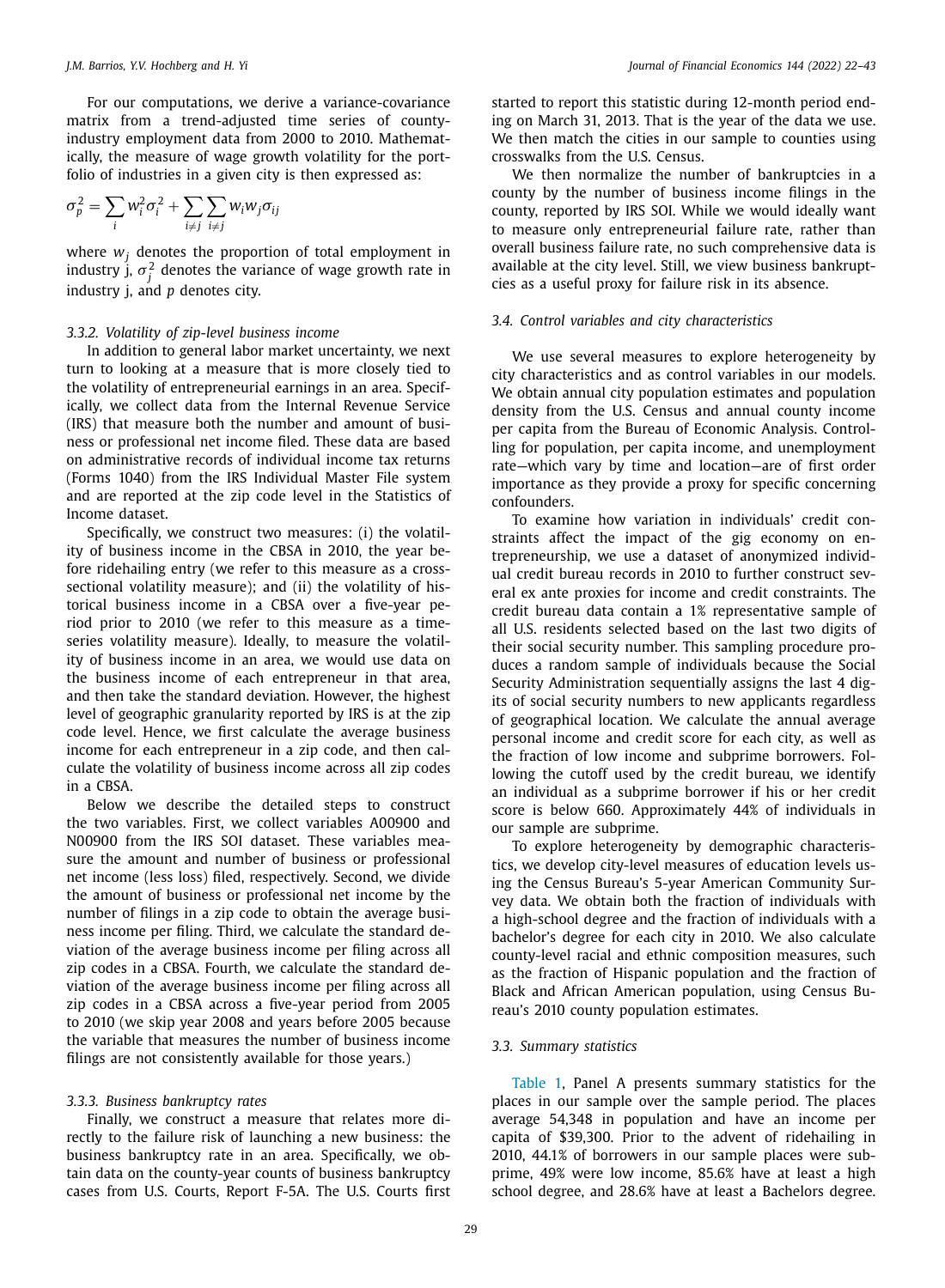| Table 1 |                     |
|---------|---------------------|
|         | Summary Statistics. |

| Variable                                              | Mean     | <b>SD</b> | P <sub>10</sub> | Median   | P90      |
|-------------------------------------------------------|----------|-----------|-----------------|----------|----------|
|                                                       |          |           |                 |          |          |
| <b>Business Registration</b>                          | 133.7    | 391.2     | 5.0             | 47.0     | 283.0    |
| SBA Loans to New Businesses (Count)                   | 0.4      | 1.7       | 0.0             | 0.0      | 1.0      |
| SBA Loans to New Businesses (Amount \$K)              | 127.6    | 718.4     | 0.0             | 0.0      | 215.0    |
| Google Search Share                                   | 713.0    | 382.2     | 443.1           | 631.7    | 1109.8   |
| Population                                            | 54,348.2 | 199,878.5 | 11,224.0        | 23,398.0 | 93,807.0 |
| Income Per Capita                                     | 39.3     | 12.2      | 26.5            | 37.1     | 55.1     |
| Credit Score                                          | 669.5    | 33.6      | 626.8           | 668.7    | 713.7    |
| Fraction of Subprime Borrowers (%)                    | 44.1     | 13.5      | 26.2            | 44.3     | 61.2     |
| Fraction of Low Income (%)                            | 49.1     | 12.1      | 32.4            | 49.6     | 64.4     |
| Fraction of High School Degree (%)                    | 85.6     | 9.3       | 74.1            | 87.4     | 95.4     |
| Fraction of Bachelor Degree (%)                       | 28.6     | 15.1      | 12.9            | 24.7     | 50.6     |
| Fraction of Black and African American Population (%) | 11.9     | 12.2      | 1.1             | 7.7      | 27.3     |
| Fraction of Hispanic Population (%)                   | 15.8     | 16.3      | 2.2             | 9.1      | 40.9     |
| Wage Growth Volatility (%)                            | 0.4      | 0.3       | 0.2             | 0.3      | 0.8      |
| Business Income Volatility (Cross-Sectional)          | 6912.3   | 4496.6    | 2482.5          | 5633.9   | 12,290.8 |
| Business Income Volatility (Time-Series)              | 7237.2   | 4334.0    | 2845.1          | 5845.6   | 14,350.8 |
| Business Bankruptcy Rate (%)                          | 3.3      | 7.0       | 0.1             | 0.9      | 8.1      |
| Entrepreneurial Quality Index                         | 0.0006   | 0.0015    | 0.0002          | 0.0004   | 0.0008   |

*Notes:* The sample contains 201,212 quarterly observations on 2959 census incorporated places from 2000 to 2016. *Business Registration* measures the number of new business registrations in a city-quarter. *SBA Loan to New Businesses (Count)* measures the total number of SBA 7(a) loans issued to businesses registered within 12 months. *SBA Loan to New Businesses (Amount \$K)* measures the total amount of SBA 7(a) loans issued to businesses registered within 12 months. *Google Search Share* measures the share of google search volume for the terms such as "how to start a business". *Subprime Borrowers* measures the fraction of borrowers in a city-quarter that has below 660 credit score. *Wage growth volatility* is the weighted sum of the variances and covariances of wage growth rate in the sectors of the economy, weighted by the employment share of each individual sector. Business Income Volatility (Cross-Sectional) is the cross-zip standard deviation of IRS-measured business income in a CBSA in 2010. Business Income Volatility (Time-Series) is the cross-zip, cross-year standard deviation of IRS-measured business income in a CBSA from 2005 to 2010. Business Bankruptcy Rate is the county-year counts of business bankruptcy cases reported by U.S. Courts divided by the number of business filings reported by IRS, measured in 2013. *Entrepreneurial Quality Index* measures average entrepreneurial quality in a given city-quarter, as defined in Guzman and Stern (2019). More detailed explanations of the variable constructions can be found in the Data and Sample section of the paper.

As can be seen from the distributional statistics in the table, there is wide variation across all these characteristics across the sample. The table further presents summary statistics on our entrepreneurial activity measures over the sample period.

#### **4. Empirical analysis**

To assess the impact of the insurance against entrepreneurial income-related volatility on entrepreneurial activity, we employ a standard generalized difference-indifferences approach. We index cities by *c* and time by *t*. We estimate models of the following form:

$$
log(1 + outcome_{t,c}) = \alpha_c + \gamma_t + \beta' X_{t,c} + \theta_c t + \delta POST_t * TREATED_c + \varepsilon_{t,c},
$$

where *outcomet*,*<sup>c</sup>* is one of our measures of entrepreneurial interest or activity in city  $c$  in quarter  $t$ ,  $\alpha_c$  is a city fixed effect,  $\gamma_t$  is quarter-year fixed effect,  $X_{t,c}$  is a vector of time-varying, city specific control variables (lagged one quarter), and  $\theta_c t$  is a city-specific linear time trend.<sup>13</sup>

We use robust standard errors clustered at the city level. Our observations are at the quarterly level and cover the first quarter of 2001 through the fourth quarter of 2016. For each outcome measure, we present estimates for models estimated on the full sample (2001–2016), a subsample using a shorter pre-period (2005–2016), and restricting the sample only to those cities that are evertreated by ridehailing during our sample period. This last specification is meant to assuage concerns that our estimates may be driven solely by the differences between never-treated and ever-treated cities.

#### *4.1. New business registration*

We begin by exploring new business launches, using the registrations of new companies. Table 2 employs our DD specification, where our outcome measure is the natural logarithm of one plus the number of new business registrations in the city/quarter. For brevity, we report only the coefficient on the variable of interest—*POST<sup>t</sup>* ∗ *TREATED<sup>c</sup>* in the table. We report OLS specifications, but our results remain robust to the use of count models instead (though we note that interpretation of interaction terms in such models is not straightforward and cannot simply be determined by the sign of the coefficient—see Ai and Norton 2003). We estimate four models: column (1) presents estimates from the full sample period, column (2) shortens the sample pre-period to post 2005, column (3) restricts to solely ever-treated cities, and column (4) uses only ever-treated cities, but with the sample post-2005. The second pair of models are meant to assuage concerns

<sup>&</sup>lt;sup>16</sup> For robustness, we also estimate all our models with the inclusion of a location-specific quadratic trend as well, with qualitatively similar results.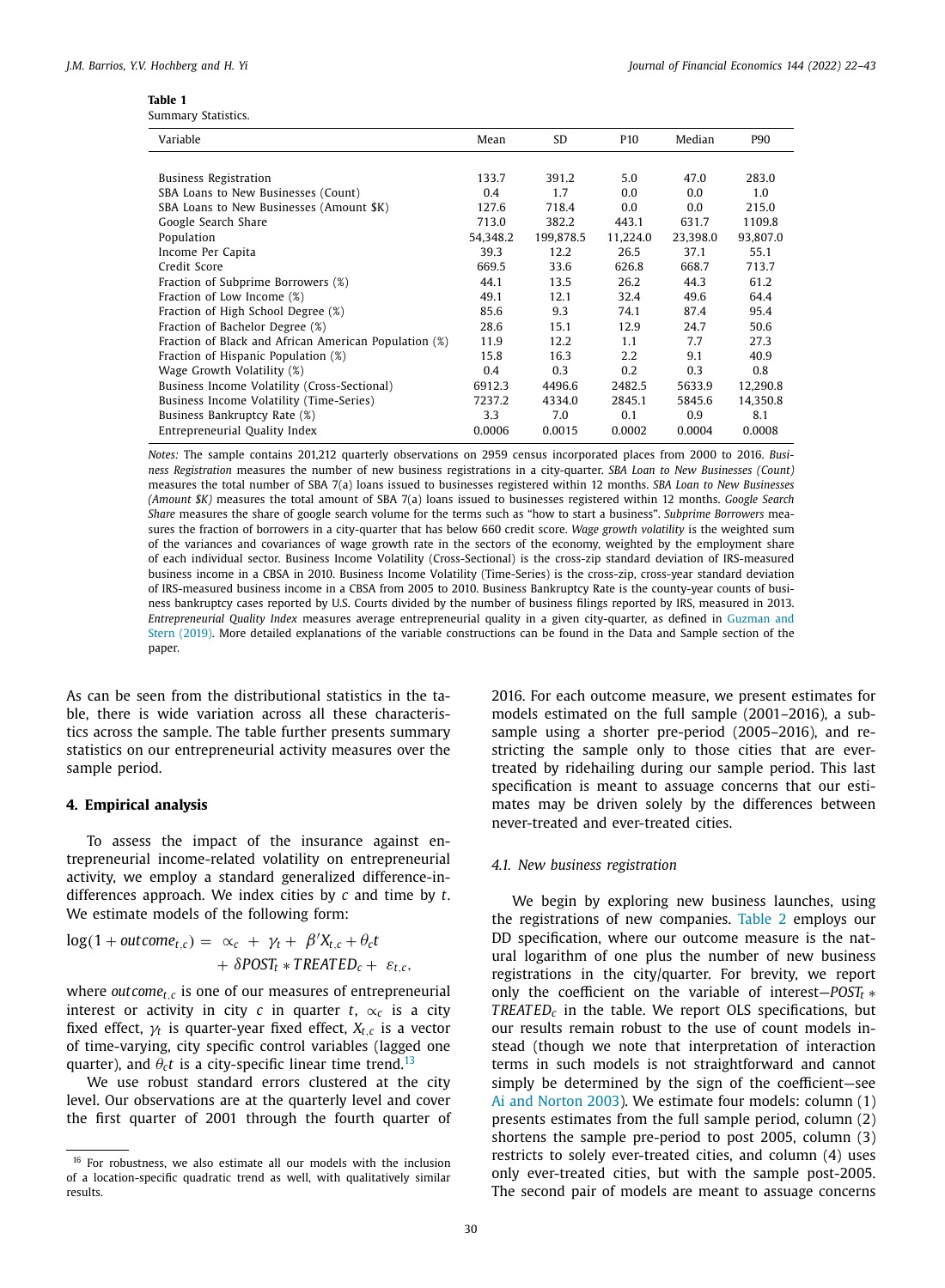| Gig Economy and New Business Registration. |  |  |  |
|--------------------------------------------|--|--|--|

|                             |              | $Log(1+New Business Region)$ |                    |                           |  |  |
|-----------------------------|--------------|------------------------------|--------------------|---------------------------|--|--|
|                             | (1)<br>>2000 | (2)<br>>2005                 | (3)<br>Treat $= 1$ | (4)<br>$>$ 2005 & Treat=1 |  |  |
|                             |              |                              |                    |                           |  |  |
| Treat X Post                | $0.0389***$  | $0.0676***$                  | $0.0527***$        | $0.0594***$               |  |  |
|                             | (0.0112)     | (0.0121)                     | (0.0105)           | (0.0108)                  |  |  |
| Log Pop                     | $0.7358***$  | $0.3212***$                  | $0.7164***$        | $0.1987*$                 |  |  |
|                             | (0.0928)     | (0.1087)                     | (0.1189)           | (0.1094)                  |  |  |
| Log Income Per Capita (lag) | $0.5212***$  | $0.5094***$                  | $0.2297***$        | 0.0262                    |  |  |
|                             | (0.0572)     | (0.0668)                     | (0.0715)           | (0.0728)                  |  |  |
| Unemployment Rate (lag)     | 0.0004       | $-0.0052**$                  | $-0.0125***$       | $-0.0186***$              |  |  |
|                             | (0.0018)     | (0.0021)                     | (0.0021)           | (0.0023)                  |  |  |
| Observations                | 195,446      | 139,225                      | 114,384            | 81,761                    |  |  |
| R-squared                   | 0.9590       | 0.9592                       | 0.9665             | 0.9683                    |  |  |
| City FE                     | Yes.         | Yes                          | Yes                | Yes                       |  |  |
| Ouarter FE                  | Yes.         | Yes.                         | <b>Yes</b>         | <b>Yes</b>                |  |  |
| City Linear Trend           | Yes          | Yes                          | Yes                | Yes                       |  |  |

*Notes:* This table presents results from generalized difference-in-difference regressions. The dependent variable, Log *(1*+*New Business Registration)*, is the natural logarithm of one plus the number of new business registrations in a city-quarter. *Treat X Post* is a dummy variable that equals one if city c adopted at least one ridehailing service (proxy for gig economy arrival) at time t. Control variables in the regressions include the natural logarithm of population, income per capita (lagged one quarter), and unemployment rate (lagged one quarter). Standard errors, adjusted for clustering at the city level, are reported in parentheses. ∗∗∗, ∗∗, and ∗ represent statistical significance at the 1%, 5%, and 10% levels, respectively.

that any results might be driven solely by differences between ever-treated and never-treated cities.

Across all four models, we observe a similar pattern. The coefficient on *POST<sup>t</sup>* ∗ *TREATED<sup>c</sup>* ranges from 0.03 to 0.06, depending on the sample employed, consistent with the arrival of the gig economy being associated with an increase of approximately 3 to 6% in new business registrations. Fig. 2 graphs the coefficients at the annual level around the entry point; the graph suggests that the parallel trends assumption holds.

Appendix Table A3 and A4 and Figures A3 and A4 further present robustness to adjustments for staggered d-in-D models suggested by Goodman-Bacon (2021) and Borusyk and Jaravel (2017). Borusyak and Jaravel (2017) explain that staggered difference-in-difference estimates can subject to under-identification issues. Our results are robust to including a large set of control cities, which mitigates the concern. However, because we include cityspecific linear trends in our main specification, the issue can arise again. Following Borusyak and Jaravel (2017) suggestion, in Appendix Table A3, we estimate difference-indifference models where time effects are identified solely from the control cities. Specifically, we use a two-step process. In the first stage, we manually detrend outcome and control variables using the means of the variables estimated from the control cities. In the second stage, we run our main specification using the detrended variables, excluding time fixed effects. In Figure A4, we present the dynamic difference-in-difference coefficients omitting the relative time coefficients from the year before treatment and the first year available, following the suggestion of Borusyak and Jaravel (2017). Inferences remain unchanged.

To help give more context on the empirical design, we also run the Goodman-Bacon decomposition and analyze the weights underlying our staggered DiD regressions. As Goodman-Bacon (2021) notes, the two-way fixedeffect (TWFE) estimator is a weighted average of all potential 2  $\times$  2 DiD estimates where the weights are based on both the group size and the variance in the treatment. The decomposition results are presented in Table A4 and Figure A3. The first component is "Earlier Treatment vs. Later Control", which compares the cities that adopted RH earlier to the cities that have not yet adopted RH. In Panel A, the average coefficient estimate derived from this source of variation is −0.006 and has a weight of 0.176. The second component is "Later Treatment vs. Earlier Control", which compares the cities that adopted RH later to the cities that have already adopted RH. The average coefficient estimate derived from this source of variation is −0.02 and has a weight of 0.014. The third component is "Treatment vs Never Treated", which compares cities that adopted RH at some point during the sample period and those that did not. The average estimate derived from this source of variation is 0.02 and has a weight of 0.81.

The Goodman-Bacon DD decomposition with the inclusion of control variables is only derived for a "two-group" comparison level (the regression coefficient relating two timing groups across the whole panel), as opposed to our " $2 \times 2$  DD" comparison level (the regression coefficient relating two timing groups only on the subset of periods where one switches). As a result, we can only see the aggregate of the four groups in a model with no control variables, and as a result, these estimates will differ somewhat from our main model estimates, as our main models do include controls. The Goodman-Bacon decomposition exercise, however, allows the reader a further window into variations that may exist among comparison groups. We also note that the comparisons in the Goodman-Bacon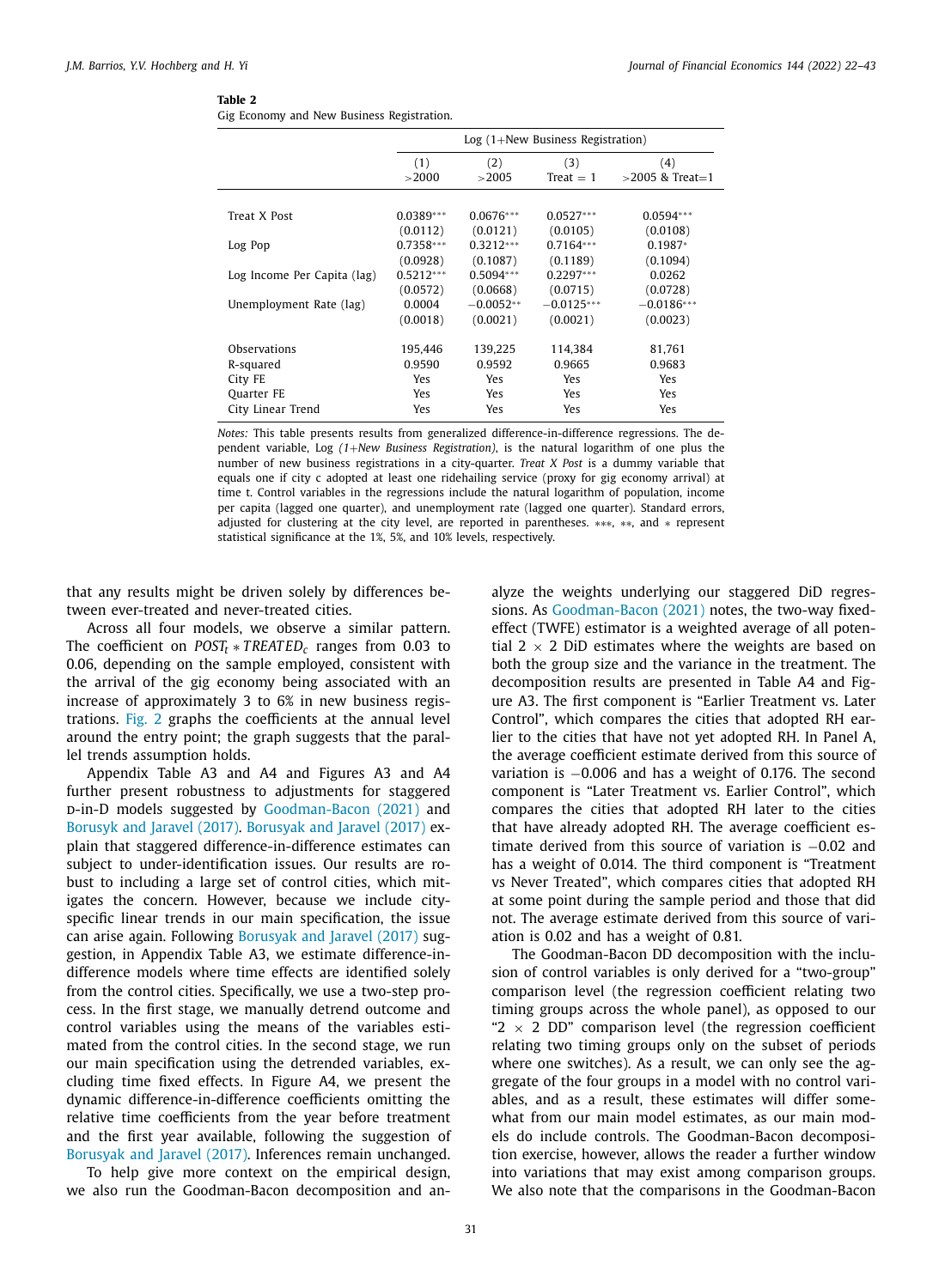

#### **Fig. 1.** Ridehailing Diffusion.

This figure shows the diffusion of ridehailing across the U.S. by cities and population. The sample consists of all census incorporated places in the United States. The navy (red) line graphs the percentage of cities (population) that adopted ridehailing in each quarter between the fourth quarter of 2010 and the fourth quarter of 2017.



#### **Fig. 2.** Difference-in-Difference Estimators.

This figure displays the regression coefficient estimates for our three main outcomes and two-tailed 95% confidence intervals based on standard errors clustered at the city level. The outcome variables in Panel A is the natural logarithm of one plus new business registrations. The outcome variable in Panel B is the natural logarithm of one plus the number of SBA loans issued to newly-registered business. To map out the pattern in the counterfactual treatment effects, we regress the outcome variables on the lag and lead indicators (bunched by four quarters) of the ridehailing entry. The sample includes all rideshare cities in years after 2005 (the specifications used in the Column (4) of Table 2 and Table 5A). The control variables include the natural logarithm of population, income per capita (lagged one quarter), and unemployment rate (lagged one quarter). The vertical red line indicates the quarter of entry.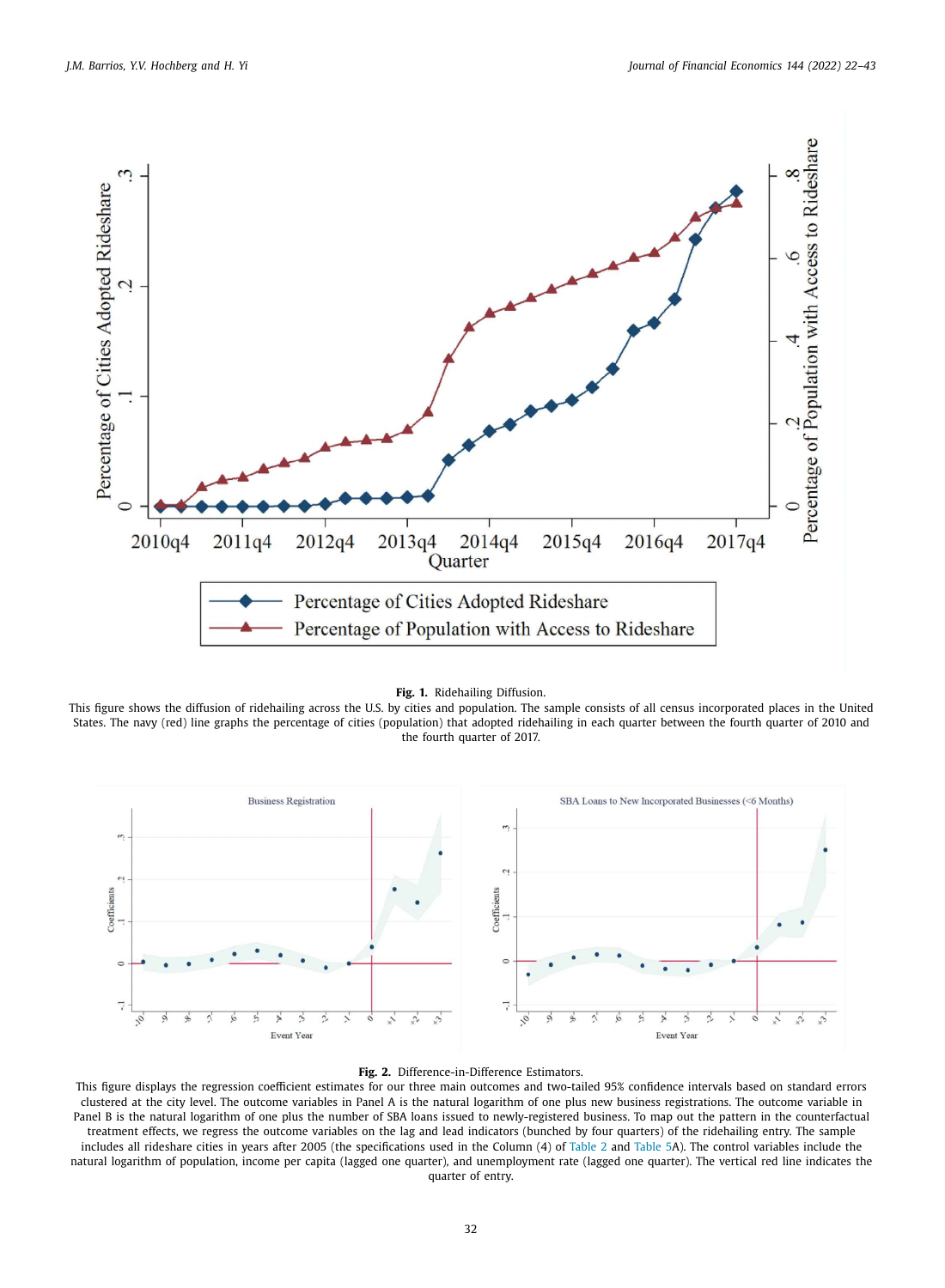Intensity of Gig Economy Adoption and New Business Registration.

|                                                       | $Log(1+New Business Region)$ |              |                    |                          |  |
|-------------------------------------------------------|------------------------------|--------------|--------------------|--------------------------|--|
|                                                       | (1)<br>>2000                 | (2)<br>>2005 | (3)<br>$Treat = 1$ | (4)<br>$>2005$ & Treat=1 |  |
|                                                       |                              |              |                    |                          |  |
| Treat X Post X Log (Ridehailing-Related Search Share) | $0.0772***$                  | $0.0765***$  | $0.0660***$        | $0.0664***$              |  |
|                                                       | (0.0109)                     | (0.0111)     | (0.0111)           | (0.0113)                 |  |
| Log Pop                                               | $0.4114***$                  | $0.2942***$  | $0.3274***$        | 0.1712                   |  |
|                                                       | (0.0981)                     | (0.1087)     | (0.1047)           | (0.1097)                 |  |
| Log Income Per Capita (lag)                           | $0.4415***$                  | $0.4587***$  | $-0.0303$          | $-0.0262$                |  |
|                                                       | (0.0630)                     | (0.0672)     | (0.0702)           | (0.0723)                 |  |
| Unemployment Rate (lag)                               | $-0.0000$                    | $-0.0034$    | $-0.0135***$       | $-0.0164***$             |  |
|                                                       | (0.0021)                     | (0.0021)     | (0.0023)           | (0.0023)                 |  |
| Observations                                          | 151,061                      | 139.225      | 88,629             | 81,761                   |  |
| R-squared                                             | 0.9598                       | 0.9593       | 0.9685             | 0.9684                   |  |
| Lower Order Interaction Terms                         | Yes                          | <b>Yes</b>   | Yes.               | Yes                      |  |
| City FE                                               | Yes                          | <b>Yes</b>   | Yes.               | Yes                      |  |
| <b>Ouarter FE</b>                                     | <b>Yes</b>                   | <b>Yes</b>   | Yes.               | <b>Yes</b>               |  |
| City Linear Trend                                     | Yes                          | Yes          | Yes                | Yes                      |  |

*Notes:* This table shows how the effect of ridehailing on new business registrations vary with the intensity of ridehailing service. The dependent variable, Log *(1*+*New Business Registration)*, is the natural logarithm of one plus the number of new business registrations in a city-quarter. Log *Ridehail Google Search Share* is the natural logarithm of Google search share for the terms "Uber," "Lyft," and "rideshare." *Treat X Post* is a dummy variable that equals one if city c adopted at least one ridehailing service (proxy for gig economy arrival) at time t. Control variables in the regressions include the natural logarithm of population, income per capita (lagged one quarter), and unemployment rate (lagged one quarter). Standard errors, adjusted for clustering at the city level, are reported in parentheses. ∗∗∗, ∗∗, and ∗ represent statistical significance at the 1%, 5%, and 10% levels, respectively.

decomposition that involve "early Treated" vs "later Control" may attenuate the estimated effect, as there could be positive drift in entrepreneurial activities for the notyet-treated cities after treatment. This would bias the coefficient downwards—potentially even making it even negative—depending on the sample period length. To put more color on it, cities treated in future years are used as controls in comparing the early treated cities compared to later treated cities. But these later-treated cities are only observed in the control (untreated) state for a limited amount of time (until treated). In our sample, we have cities experiencing entry between 2010 and 2016. As a result, the early cities only get a few quarters of "clean" comparisons with the later treated cities in most cases, with the remaining comparisons being of treated to treated, effectively. A similar issue arises when comparing later treated to all previously treated cities. The treated cities are used as controls, and to the extent that there is any dynamics in the treatment effects, that will attenuate the estimated coefficient. As a result, there is a tradeoff between the potential bias from this sort of contamination versus using never-treated cities which potentially may be different in some other fundamental way. We attempt to give the reader data to draw their own inferences on this tradeoff by presenting the adoption models and hazard models to try to rule out potential differences, as well as including control variables such as population and income.

On the plus side, having a large group of never-treated cities is advantageous, conditional on never-treated cities being similar to eventually-treated cities, as the regression then puts less weight on the "problematic"  $2 \times 2$  DDs that use already treated units as controls (Barrios, 2021; Goodman-Bacon, 2021). For both outcome variables, the weight given to treatment versus never treatment is high. This helps us get away from bias in the treatment effect heterogeneity among the cohorts. For example, when analyzing the new business registrations, we see that the comparisons between "Earlier Treatment vs. Later Control" and "Later Treatment vs. Earlier Control" gives us negative estimates. This is consistent with dynamically changing treatment effects biasing the coefficient from the TWFE estimate that we use.<sup>17</sup>

To add further perspective to the negative coefficient on "Earlier Treatment vs. Later Control" in the Goodman-Bacon decomposition, we conduct two untabulated exercises<sup>18</sup> to assess the statistical power of this estimate relative to the "Treated vs. Never-Treated" coefficient in the decomposition exercise without controls. First, we construct a confidence interval of the Goodman-Bacon coefficient on Treated vs Never Treated using the individual  $2 \times 2$  estimates from this group, and show that the coefficient on "Earlier Treatment vs. Later Control" lies somewhere between the 15th and 20th percentile of the left-tail distribution. The confidence interval analysis supports the interpretation that the estimate of −0.006 is not from an extreme end of the distribution and not statistically different from that of the coefficient of treated vs. never treated.

<sup>17</sup> To summarize, the weights underlying staggered DiD regressions come from the size of each subgroup (what share of units—cities—are in the treatment and control group for a given pair, and what share of time periods are used in a given 2x2 subsample), and the variance of treatment (how close to the beginning/end of the subsample window does treatment turn on). In our specific setting, most of the weight for our estimates for both outcomes come from variation between the treated cities and the never treated cities.

<sup>&</sup>lt;sup>18</sup> Available from authors upon request.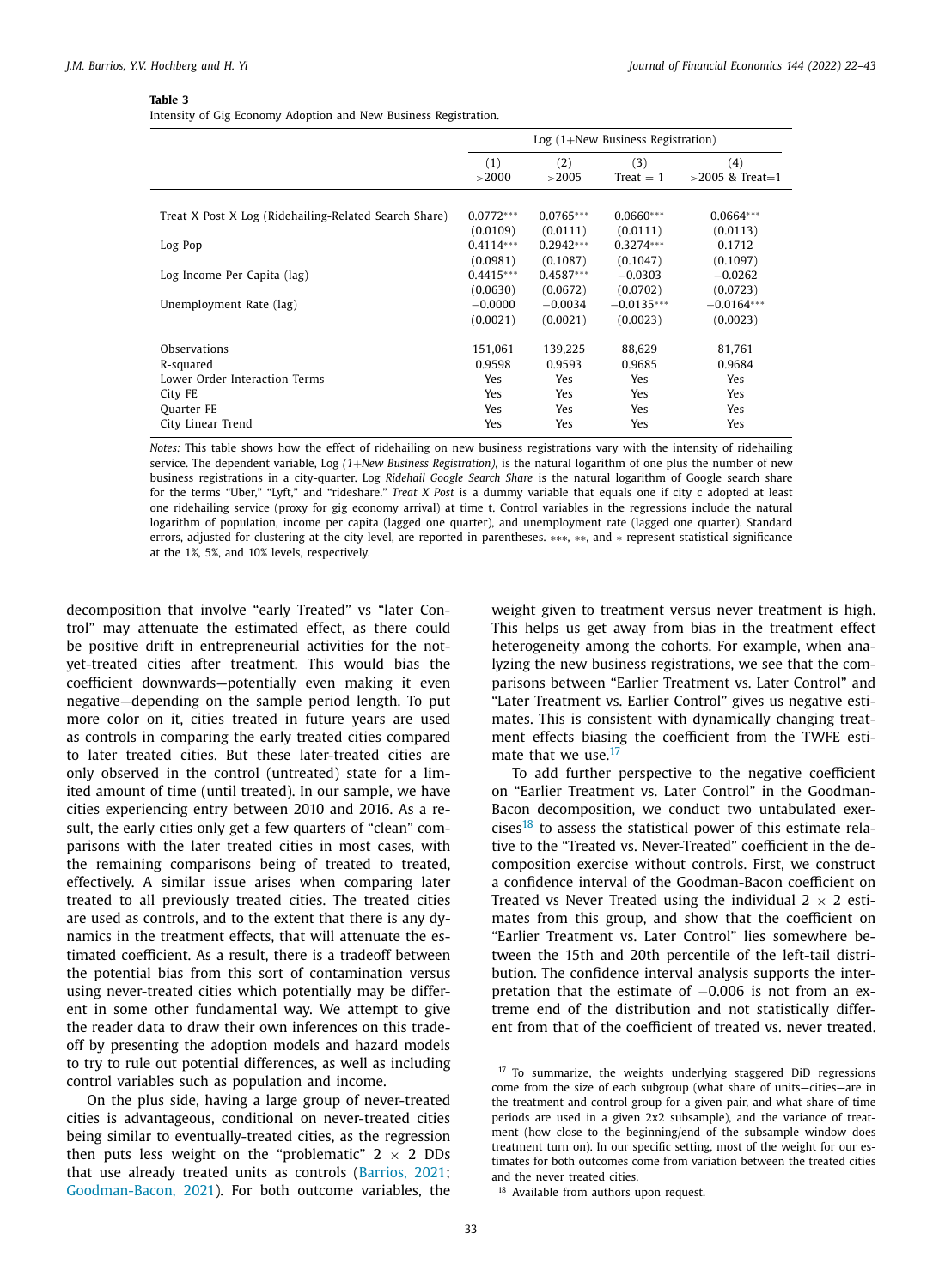Modeling Ridehail Adoption: Cox Proportional Hazard Model.

|                                                    | (1)         | (2)              | (3)         | (4)              |
|----------------------------------------------------|-------------|------------------|-------------|------------------|
|                                                    | All Cities  | Rideshare Cities | All Cities  | Rideshare Cities |
|                                                    |             |                  |             |                  |
| Annual% Change in Business Registration            | 0.9961      | 0.9941           |             |                  |
|                                                    | (0.0056)    | (0.0056)         |             |                  |
| Annual% Change in Business Registration Per Capita |             |                  | 0.9961      | 0.9942           |
|                                                    |             |                  | (0.0056)    | (0.0056)         |
| Annual% Change in Pop                              | $1.1977***$ | 0.9191           | $1.1976***$ | 0.9189           |
|                                                    | (0.0430)    | (0.0566)         | (0.0430)    | (0.0566)         |
| Annual% Change in Income                           | $1.2015***$ | $1.1599***$      | $1.2015***$ | 1.1599***        |
|                                                    | (0.0483)    | (0.0553)         | (0.0483)    | (0.0553)         |
| Annual% Change in Unemployment Rate                | 0.9657      | $0.8009**$       | 0.9657      | $0.8009**$       |
|                                                    | (0.0774)    | (0.0790)         | (0.0774)    | (0.0790)         |
| Log Pop                                            | $1.7464***$ | 1.3980***        | $1.7464***$ | 1.3980***        |
|                                                    | (0.0437)    | (0.0332)         | (0.0437)    | (0.0332)         |
| Log Income Per Capita (lag)                        | 1.2486***   | $1.1739***$      | 1.2486***   | 1.1739 ***       |
|                                                    | (0.0417)    | (0.0382)         | (0.0417)    | (0.0382)         |
| Unemployment Rate (lag)                            | $1.3246***$ | $1.1979***$      | $1.3246***$ | 1.1979***        |
|                                                    | (0.0485)    | (0.0445)         | (0.0485)    | (0.0445)         |
| Observations                                       | 41.664      | 23.950           | 41,664      | 23,950           |

*Notes:* This table presents results from proportional cox hazard model estimations. The reported coefficient estimates are hazard ratios. We collapse observations at the city-year level to calculate annual percentage changes in business registration, business registration per capita, population, income, and unemployment rate. All variables are standardized to have a mean of 0 and standard deviation of one to facilitate comparison between estimated hazard ratios. In Columns (1) and (3), we include all cities in our sample. Columns (2) and (4) limit the analysis to cities that adopted rideshare during our sample period. Standard errors, adjusted for clustering at the city level, are reported in parentheses. ∗∗∗, ∗∗, and ∗ represent statistical significance at the 1%, 5%, and 10% levels, respectively.

Second, we conduct a simulation exercise, whereby we obtain the  $2 \times 2$  "Treated vs. Never-Treated" coefficient estimates and construct subsamples with similar weight to that shown by the Goodman-Bacon decomposition (0.176). For each subsample, we compute the implied Goodman-Bacon coefficient estimate, and plot the histogram of the distribution of these implied estimates. Consistent with the inferences of the confidence intervals calculated above, the coefficient −0.006 is located between the 20th and 30th percentile of the distribution of the estimated coefficients, further supporting the interpretation that the estimate −0.006 is not from an extreme end of the distribution. Overall, these exercises support the overall conclusion from our main analysis.

Appendix Tables A1 and A2 and Figure A1 present robustness to restricting the sample to post 2010 and adding a quadratic trend. The coefficients in Table A1 are, on average, smaller than our main coefficient estimates (Table 2 and Table 5). This discrepancy can be a result of a few factors. First, as Goodman-Bacon (2021) notes, when we drop the pre-period for both treatment and control cities, we effectively change the weights based on the variance of the treatment for the observation in the model. In this case we have trimmed most of the pre-period. Additionally, when we drop the pre-period observations in models with a linear trend, we are changing the estimated trend—it is now being generated off a much larger proportion of the postperiod. This is the point made by Wolfers (2006) and addressed by Borsyuk and Jaraval (2017). In other words, in the post-2010 sample, where we have a shorter sample, we are now mainly using post-periods to estimate the linear trend and thus biasing our estimates down. This issue will be especially exacerbated with the SBA loans outcome variable, as it contains many zeros (relative to the business registration data). Therefore, estimating a linear trend requires more data points and, hence, a longer sample. Thus, removing the pre-periods can have a larger downward pull on the estimate. In Appendix Figure A2, we further examine the sensitivity of our coefficient estimates by removing one state at a time and re-estimating the specification. As the plotted coefficients suggest, our inferences remain unchanged.

In the main models presented in Table 2, we employ the first launch of a RH service, irrespective of the type of service, as our treatment date. Take-up of these services, however, is likely to intensify over time. To explore this issue, we interact our *TREATMENT* indicator with the intensity of Google searches for ridehailing-related terms measure and re-estimate our models. Table 3 replicates the models in Table 2, but with additional interaction with this adoption intensity proxy. The resulting estimates are consistent with an increase in business registrations following an increase in our Google Trends adoption intensity measure. For all four models, the coefficient estimates on *TREAT* ∗ *POST* ∗ *INTENSITY* is positive and statistically significant. Thus, as our proxy for gig economy adoption intensity (Google trends search share for ridehailing keywords) increases, so do new business launches.<sup>19</sup>

<sup>&</sup>lt;sup>19</sup> An ideal additional test would be to look at U.S. cities where RH was introduced and then withdrawn. Unfortunately, these cities are few, and the circumstances do not allow for the types of tests we would want. For example, Uber and Lyft both withdrew from the Austin market at one point in 2016 in a regulatory dispute, but at least five other RH services were still operating and took up the slack. Uber and Lyft then returned to the Austin market within a year, after Texas passed HB100, creating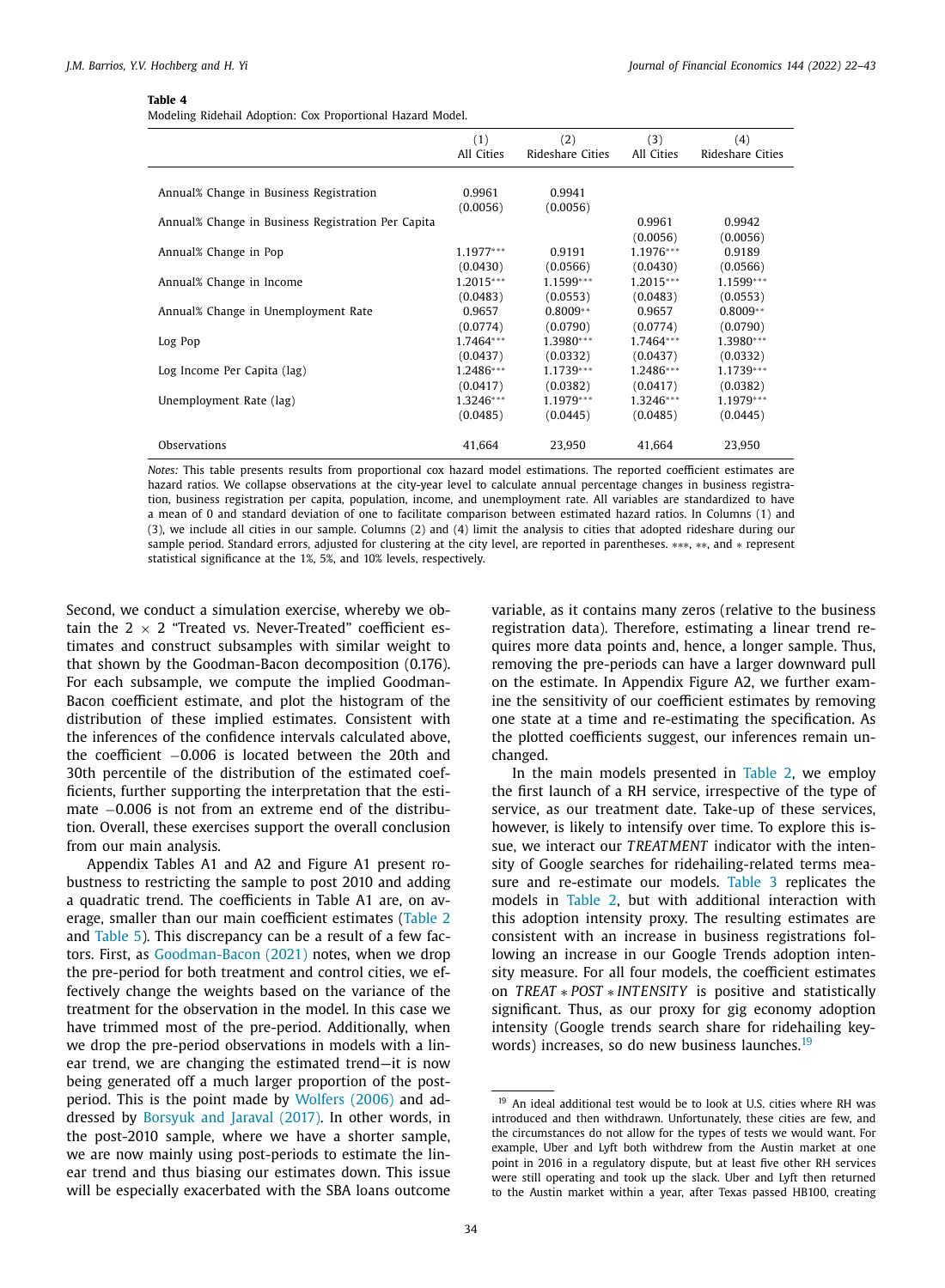|  |  |  |  | Gig Economy and Small Business Loans to Newly Registered Businesses. |
|--|--|--|--|----------------------------------------------------------------------|
|  |  |  |  |                                                                      |

| Panel A: Firms Registered Within 6 Months               |             |             |             |                    |  |  |
|---------------------------------------------------------|-------------|-------------|-------------|--------------------|--|--|
| Log $(1 + SBA$ Loans to Newly Registered Firms $(6 M))$ |             |             |             |                    |  |  |
|                                                         | (1)         | (2)         | (3)         | (4)                |  |  |
|                                                         | >2000       | >2005       | $Treat = 1$ | $>$ 2005 & Treat=1 |  |  |
| Treat X Post                                            | $0.0662***$ | $0.0892***$ | $0.0421***$ | $0.0566***$        |  |  |
|                                                         | (0.0082)    | (0.0095)    | (0.0093)    | (0.0103)           |  |  |
| Log Pop                                                 | $0.1493***$ | $0.4185***$ | $0.1710***$ | $0.5124***$        |  |  |
|                                                         | (0.0414)    | (0.0835)    | (0.0533)    | (0.1101)           |  |  |
| Log Income Per Capita (lag)                             | $0.1573***$ | $0.3872***$ | $0.2024***$ | $0.4891***$        |  |  |
|                                                         | (0.0400)    | (0.0487)    | (0.0632)    | (0.0787)           |  |  |
| Unemployment Rate (lag)                                 | $-0.0017$   | $-0.0024*$  | $-0.0022$   | $-0.0034$          |  |  |
|                                                         | (0.0012)    | (0.0014)    | (0.0018)    | (0.0022)           |  |  |
| Observations                                            | 198,238     | 142,017     | 115,024     | 82,401             |  |  |
| R-squared                                               | 0.3942      | 0.4132      | 0.4578      | 0.4739             |  |  |
| City FE                                                 | Yes         | Yes         | <b>Yes</b>  | <b>Yes</b>         |  |  |
| Quarter FE                                              | Yes         | Yes         | <b>Yes</b>  | <b>Yes</b>         |  |  |
| City Linear Trend                                       | Yes         | Yes         | Yes         | Yes                |  |  |

Panel B: Firms Registered Within 12 Months

|                             | Log $(1+SBA$ Loans to Newly Registered Firms $(<12$ M)) |                             |                                   |                                          |  |  |
|-----------------------------|---------------------------------------------------------|-----------------------------|-----------------------------------|------------------------------------------|--|--|
| Treat X Post                | (1)<br>>2000<br>$0.0838***$                             | (2)<br>>2005<br>$0.1136***$ | (3)<br>$Treat = 1$<br>$0.0552***$ | (4)<br>$>$ 2005 & Treat=1<br>$0.0759***$ |  |  |
|                             | (0.0092)                                                | (0.0107)                    | (0.0103)                          | (0.0115)                                 |  |  |
| Log Pop                     | $0.1769***$                                             | $0.5245***$                 | $0.1960***$                       | $0.6084***$                              |  |  |
|                             | (0.0465)                                                | (0.1070)                    | (0.0612)                          | (0.1418)                                 |  |  |
| Log Income Per Capita (lag) | $0.2182***$                                             | $0.5346***$                 | $0.2856***$                       | $0.6675***$                              |  |  |
|                             | (0.0446)                                                | (0.0581)                    | (0.0712)                          | (0.0958)                                 |  |  |
| Unemployment Rate (lag)     | $-0.0028**$                                             | $-0.0043***$                | $-0.0038*$                        | $-0.0058**$                              |  |  |
|                             | (0.0013)                                                | (0.0016)                    | (0.0021)                          | (0.0025)                                 |  |  |
| Observations                | 198.238                                                 | 142,017                     | 115.024                           | 82.401                                   |  |  |
| R-squared                   | 0.4291                                                  | 0.4485                      | 0.4934                            | 0.5094                                   |  |  |
| City FE                     | Yes                                                     | <b>Yes</b>                  | <b>Yes</b>                        | <b>Yes</b>                               |  |  |
| Quarter FE                  | <b>Yes</b>                                              | <b>Yes</b>                  | <b>Yes</b>                        | <b>Yes</b>                               |  |  |
| City Linear Trend           | Yes                                                     | Yes                         | <b>Yes</b>                        | <b>Yes</b>                               |  |  |

*Notes:* This table presents results from generalized difference-in-difference regressions. The dependent variable is the natural logarithm of one plus the number of SBA loans to firms that are incorporated in less than 6 months (Panel A) or 12 months (Panel B). *Treat X Post* is a dummy variable that equals one if city c adopted at least one ridehailing service at time t. Control variables in the regressions include the natural logarithm of population, income per capita (lagged one quarter), and unemployment rate (lagged one quarter). Standard errors, adjusted for clustering at the city level, are reported in parentheses. ∗∗∗, ∗∗, and ∗ represent statistical significance at the 1%, 5%, and 10% levels, respectively.

Certainly, ridehailing companies' choice of cities to launch in first was probably not random. The main concern for our identification approach then centers around whether Uber and Lyft were specifically selecting cities in which to roll out services based on the trends in entrepreneurial activity and business registration in that city. To interpret our estimates with an eye towards causality, business registrations themselves would ideally not be a predictor of entry. Table 4 presents estimates from a Cox proportional hazards model for ridehailing entry into cities. The reported coefficient estimates are hazard ratios. We collapse observations at the city-year level to calculate annual percentage changes in business registration, business registration per capita, population, income, and unemployment rate. As can be seen from the table, while population and income strongly predict entry timing, while there is no statistically significant loading on trends in new business registrations.

#### *4.2. Loans to newly registered businesses*

Next, we turn to our second outcome measure based on the financing channel for new businesses. We do this using SBA 7(a) small business loans to newly registered businesses, as small, traditional businesses represent the vast majority of new business starts (as opposed to innovation-

looser statewide rules that superseded Austin's (their return led to immediate massive drops in volume for the competitors that sprung up in their absence). In Las Vegas, the other city we are aware of, RH was introduced, then outlawed after only one month of service.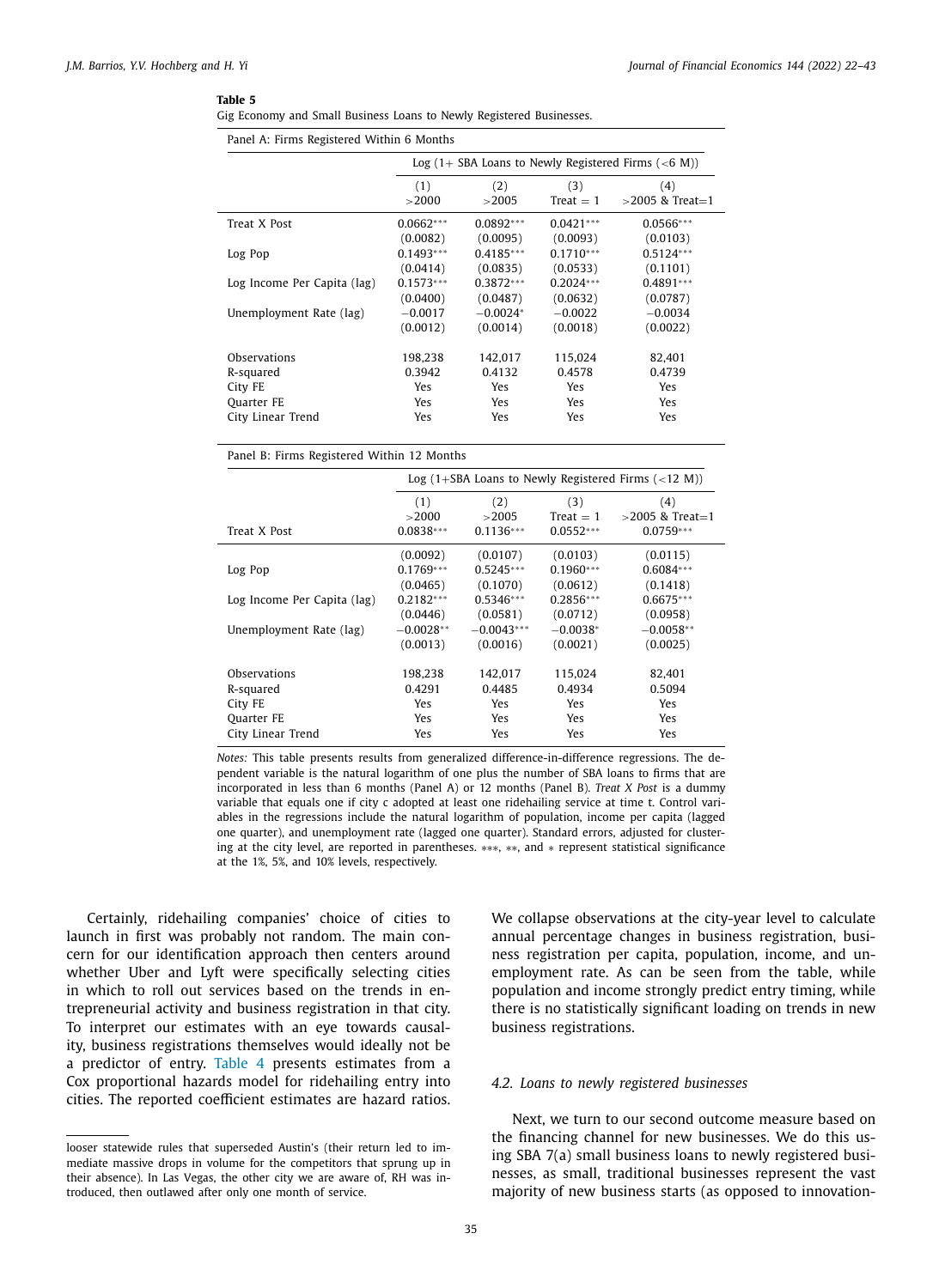|  |  |  | Gig Economy and Entrepreneurial Interest (Search Share). |  |  |  |
|--|--|--|----------------------------------------------------------|--|--|--|
|--|--|--|----------------------------------------------------------|--|--|--|

|                   |             | $Log(1+Google SearchShare)$ |             |                   |  |  |  |
|-------------------|-------------|-----------------------------|-------------|-------------------|--|--|--|
|                   | (1)         | (2)                         | (3)         | (4)               |  |  |  |
|                   | >2000       | >2005                       | $Treat = 1$ | $>2005$ & Treat=1 |  |  |  |
| Treat X Post      | $0.1136***$ | $0.0677***$                 | $0.1237***$ | $0.0619***$       |  |  |  |
|                   | (0.0121)    | (0.0094)                    | (0.0148)    | (0.0108)          |  |  |  |
| Observations      | 153.853     | 142.017                     | 89.269      | 82.401            |  |  |  |
| R-squared         | 0.6140      | 0.6663                      | 0.5875      | 0.6473            |  |  |  |
| Controls          | Yes         | Yes                         | Yes         | Yes               |  |  |  |
| City FE           | Yes         | Yes                         | Yes         | Yes               |  |  |  |
| <b>Ouarter FE</b> | Yes         | Yes                         | Yes         | Yes               |  |  |  |
| City Linear Trend | Yes         | Yes                         | Yes         | Yes               |  |  |  |

*Notes:* This table presents the effect of gig economy arrival on entrepreneurial intent, measured using google search share for entrepreneurship-related phrases, such as "start a business", "how to incorporate", and "become an entrepreneur". The outcome variable is the natural log of one plus google search share. Control variables in the regressions include the natural logarithm of population, income per capita (lagged one quarter), and unemployment rate (lagged one quarter). Standard errors, clustered at the city level, are reported in parentheses. ∗∗∗, ∗∗, and ∗ represent statistical significance at the 1%, 5%, and 10% levels, respectively.

driven startups, which are typically funded by venture capital and are much rarer).

Table 5 presents estimates from models similar to those in Table 2, using the SBA loan counts to new businesses registered in the last 6 (Panel A) or 12 months (Panel B). Here, once again, we see that the emergence of the gig economy, in the form of entry of a RH platform, is associated with an increase in loans to new businesses, consistent with—and of a magnitude corresponding to the increase in new business registrations suggested by the models in Table 2. Thus, across both of the outcome measures—realized starts and financing—we observe a consistent pattern: the arrival of the gig economy is associated with an increase in entrepreneurial entry activity, consistent with the hypothesis that the gig economy serves as an income supplement and/or insurance against entrepreneurial-related income volatility.

#### *4.3. Entrepreneurial interest*

As we have seen in the prior two subsections, the arrival of the platform-enabled gig economy appears to be associated with a significant increase in entrepreneurial entry. We next turn to the measure which serves as our proxy interest in considering entrepreneurial entry more broadly: internet searches for terms and phrases directly related to launching a business—which we term entrepreneurial interest. In Fig. 3, we explore the relationship between entrepreneurship search share and business registrations. Fig. 3 presents a scatter plot of business registrations against search share for entrepreneurial terms, for the pre-ridehail subsample and the post-ridehail subsample. For both subsamples, the relationship is, as expected, upwards sloping. In the post-ridehail subsample, however, the slope of the relationship steepens. $20$ 

Table 6 employs the natural logarithm of one plus the search share for entrepreneurship-related terms as the outcome measure for entrepreneurial interest. As before, column (1) presents estimates using the full sample, column (2) restricts the sample to post-2005, column (3) restricts the sample to the ever-treated sample of cities, and column (4) imposes both the post-2005 and ever-treated filters. Regardless of specification, we observe a similar pattern of increase in search for entrepreneurial-related terms after the arrival of the gig economy: the estimates suggest an increase in the range of 7% to 13% in the share of searches for entrepreneurship-related terms.

#### *4.4. Reduction in uncertainty*

We next proceed to dig deeper into the plausibility of our conceptual framework, by exploring whether the effects we document are in fact larger in areas where ex ante economic uncertainty or entrepreneurship-related uncertainty are greater, as would be expected. In Table 7, we employ our four proxies for general and entrepreneurshiprelated economic uncertainty to test this relation. We present the estimates from fully interacted models which include the interaction of each of the four measures with the *TREATMENT* ∗ *POST* variable. We standardize these measures to have a mean of zero and a standard deviation of one to ease the interpretation of the coefficients. Because these proxies are measured once-per-city for the pre-period rather than at the annual level, the lower order terms for the uncertainty measures themselves are absorbed in the city FE. In Panel A, the outcome measure is new business formation, and in Panel B, it is entrepreneurial interest (search share for entrepreneurshiprelated terms).

Both Panels present estimates for models with interactions with our four proxies of ex ante economic uncertainty. In column (1), we use our proxy for labor market uncertainty, the variance in wage growth across industries in the city measured over the period of 2000 to 2010. Consistent with the notion that gig work opportunities offered by ridehailing platforms are more valuable in areas where ex ante economic and entrepreneurial uncertainty

 $20$  The figure estimates are presented in tabular form in the appendix, Table A5.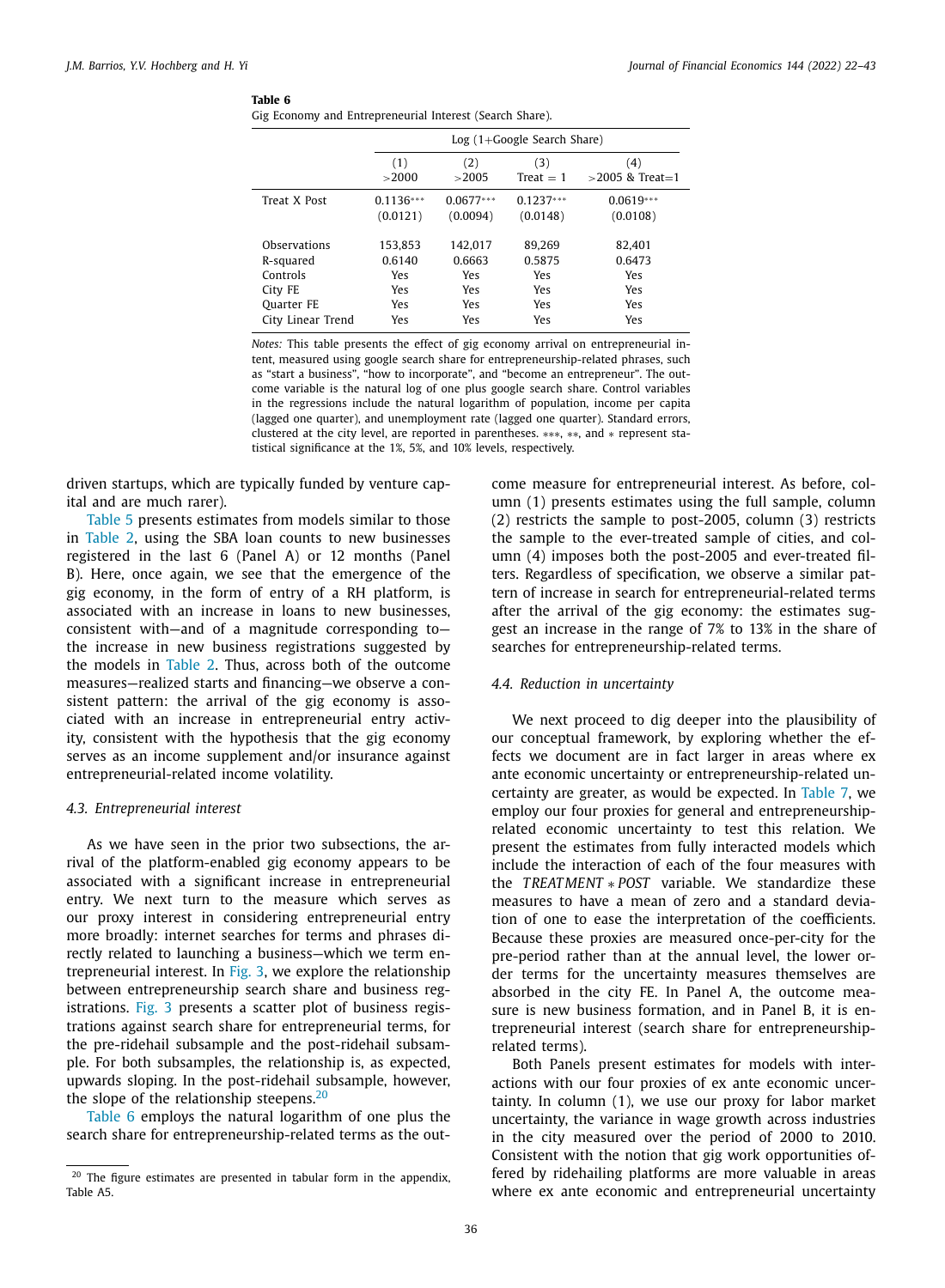

**Fig. 3.** Relation between Search Activity and New Business Registration.

This figure plots the relation between new business registration and entrepreneurship-related Google search share before and after the entry of ridehailing. Blue points represent pre-ridehailing city-quarter observations. Red points represent post-ridehailing city-quarter observations.

are higher, we observe that the effects are higher in areas with more ex ante labor market uncertainty. For example, a one standard deviation increase in the wage growth volatility in a city is associated with a 2.9 percentage point increase in new business registrations, and a 1.5 percentage point increase in entrepreneurial interest, on top of the main *TREATMENT* ∗ *POST* effect.

In columns (2) and (3), we turn to our two proxies for business income uncertainty. Once again, for both the cross-sectional and time-series volatility versions of the measures, we observe that the effects of a shock to the supply of gig work hours in the form of the arrival of ridehailing is higher in areas with higher ex ante business income uncertainty. A one standard deviation increase in business income volatility is associated with a 3 to 4 percentage point increase in new business registrations, and a about 9 percentage point increase in entrepreneurial interest, on top of the main *TREATMENT* ∗ *POST* effect.

Finally, in column (4), we use our proxy for the risk of business failure, the business bankruptcy rate in the county in which the city is located in. Once again, consistent with the notion that the availability of gig work opportunities provides valuable fallback options for wouldbe entrepreneurs that encourage them to venture into new business formation, we find that the effects of the arrival of ridehailing platforms are higher in areas where the business bankruptcy rate is higher ex ante. A one standard deviation increase in the business bankruptcy rate is associated with a 1 percentage point increase in new business registrations, and a 1 percentage point increase in entrepreneurial interest, on top of the main *TREATMENT* ∗ *POST* effect. Taken together, the results across all four of our proxies for the various elements of economic uncertainty further bolster our notion of gig-work providing fallback opportunities to would be entrepreneurs. $21$ 

While the analysis in Table 7 supports an insurance mechanism driving the relation between entry of ridesharing and new business starts, in Appendix Table A7, we conduct additional analysis to decompose the nature of the insurance effect further. While we use various proxies for economic uncertainty, the measures are conceptually slightly different. For example, low business volatility

<sup>21</sup> In the Appendix Table A6 Panel A, we present additional evidence consistent with the notion that the effect of the arrival of the gig economy may be larger in areas where an income supplement or fallback may be most valuable: areas with low personal income pre-gig economy arrival. Consistent with this, we observe that the effects are higher in lowincome areas. In Panel B, we show that wage growth is not increasing faster in low-income areas, alleviating the concern that areas with lower income are just growing faster and thus having more new business registrations. We caveat that these estimates may suffer from a reflection problem that we cannot fully address.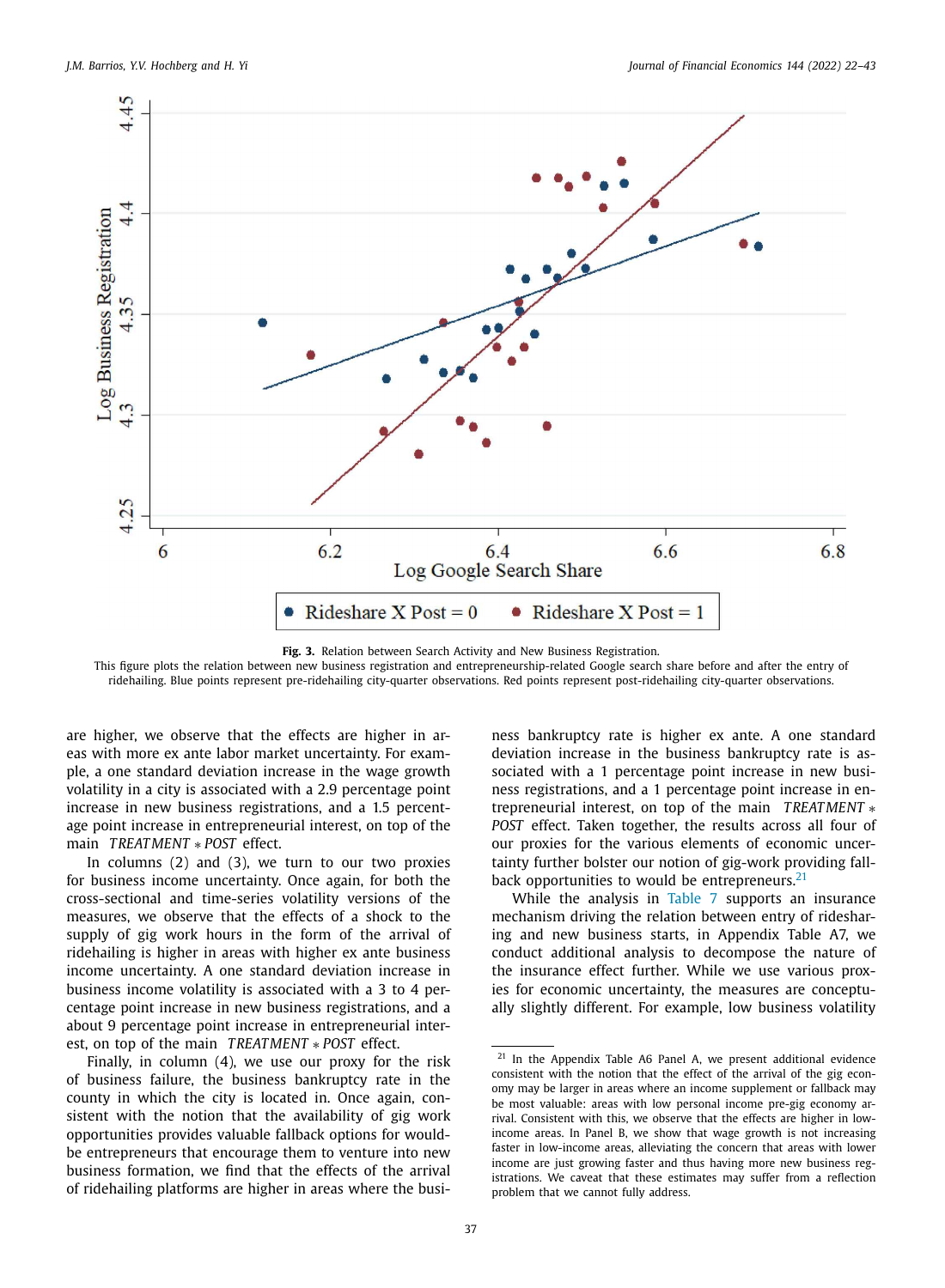Mechanisms for Growth in Entrepreneurial Entry.

| Panel A: New Business Registration                                                         |                                               |                                                             |                                                             |                                               |  |  |
|--------------------------------------------------------------------------------------------|-----------------------------------------------|-------------------------------------------------------------|-------------------------------------------------------------|-----------------------------------------------|--|--|
|                                                                                            | $Log(1+New Business Region)$                  |                                                             |                                                             |                                               |  |  |
|                                                                                            | (1)                                           | (2)                                                         | (3)                                                         | (4)                                           |  |  |
| Treat X Post X Wage Growth Volatility                                                      | $0.0293***$<br>(0.0067)                       |                                                             |                                                             |                                               |  |  |
| Treat X Post X Business Income Volatility (Cross-Sectional)                                |                                               | $0.0382***$<br>(0.0094)                                     |                                                             |                                               |  |  |
| Treat X Post X Business Income Volatility (Time-Series)                                    |                                               |                                                             | $0.0430***$<br>(0.0086)                                     |                                               |  |  |
| Treat X Post X Business Bankruptcy Rate                                                    |                                               |                                                             |                                                             | $0.0096**$<br>(0.0047)                        |  |  |
| Treat X Post                                                                               | $0.0339***$<br>(0.0115)                       | $0.0240*$<br>(0.0129)                                       | $0.0215*$<br>(0.0126)                                       | $0.0374***$<br>(0.0116)                       |  |  |
| Observations<br>R-squared<br>Controls<br>City FE<br><b>Ouarter FE</b><br>City Linear Trend | 195.446<br>0.9590<br>Yes<br>Yes<br>Yes<br>Yes | 195,446<br>0.9590<br><b>Yes</b><br>Yes<br><b>Yes</b><br>Yes | 195.446<br>0.9591<br><b>Yes</b><br><b>Yes</b><br>Yes<br>Yes | 195.446<br>0.9590<br>Yes<br>Yes<br>Yes<br>Yes |  |  |

Panel B: Google Search Share

|                                                             | $Log(1+Google SearchShare)$ |                         |                         |                         |  |  |
|-------------------------------------------------------------|-----------------------------|-------------------------|-------------------------|-------------------------|--|--|
|                                                             | (1)                         | (2)                     | (3)                     | (4)                     |  |  |
| Treat X Post X Wage Growth Volatility                       | $0.0148***$<br>(0.0056)     |                         |                         |                         |  |  |
| Treat X Post X Business Income Volatility (Cross-Sectional) |                             | $0.0926***$<br>(0.0126) |                         |                         |  |  |
| Treat X Post X Business Income Volatility (Time-Series)     |                             |                         | $0.0902***$<br>(0.0122) |                         |  |  |
| Treat X Post X Business Bankruptcy Rate                     |                             |                         |                         | $0.0118***$<br>(0.0045) |  |  |
| Treat X Post                                                | $0.1111***$<br>(0.0123)     | $0.0806***$<br>(0.0140) | $0.0819***$<br>(0.0141) | $0.1116***$<br>(0.0125) |  |  |
| Observations                                                | 153,853                     | 153,333                 | 153,593                 | 153,801                 |  |  |
| R-squared                                                   | 0.6140                      | 0.6163                  | 0.6146                  | 0.6140                  |  |  |
| Controls                                                    | Yes                         | Yes                     | Yes                     | <b>Yes</b>              |  |  |
| City FE                                                     | Yes                         | Yes                     | Yes                     | Yes                     |  |  |
| Quarter FE                                                  | Yes                         | <b>Yes</b>              | <b>Yes</b>              | <b>Yes</b>              |  |  |
| City Linear Trend                                           | Yes                         | Yes                     | Yes                     | Yes                     |  |  |

*Notes:* This table presents the heterogeneous effects of ridehailing on new business registration (Panel A) and entrepreneurial interest (Panel B) by several measures of uncertainty. The dependent variable in Panel A, Log *(1*+*New Business Registration),* is the natural logarithm of one plus the number of new business registrations in a city-quarter. The dependent variable in Panel B, Log *(1*+*Google Search Share),* is the natural logarithm of one plus google search share for entrepreneurship-related phrases, such as "start a business", "how to incorporate", and "become an entrepreneur". *Wage growth volatility* is the standardized weighted sum of the variances and covariances of wage growth in the sectors of the economy, weighted by the employment share of each individual sector as measured up until 2010. *Business Income Volatility (Cross-Sectional)* is the cross-zip standard deviation of IRS-measured business income in a CBSA in 2010. *Business Income Volatility (Time-Series)* is the cross-zip, cross-year standard deviation of IRS-measured business income in a CBSA from 2005 to 2010. *Business Bankruptcy Rate* is the county-year counts of business bankruptcy cases reported by U.S. Courts divided by the number of business filings reported by IRS, measured in 2013. All interacted variables are standardized to have a mean of 0 and standard deviation of 1. More detailed explanations of the variable constructions can be found in the Data and Sample section of the paper. Control variables in the regressions include the natural logarithm of population, income per capita (lagged one quarter), and unemployment rate (lagged one quarter). Standard errors, clustered at the city level, are reported in parentheses. ∗∗∗, ∗∗, and ∗ represent statistical significance at the 1%, 5%, and 10% levels, respectively.

areas may not benefit as much from the insurance effect of the gig economy because entrepreneurs there are already insured. Additionally, it could also be the case that the outside option benefits from the gig economy are larger in areas with higher labor income uncertainty. The former is about opportunities within the formed businesses, whereas the latter is about the opportunity cost/fallback of starting a business. To test this potential differential, we include interaction for both measures in Appendix Table A7, and find that both views play a role in generating our inferences.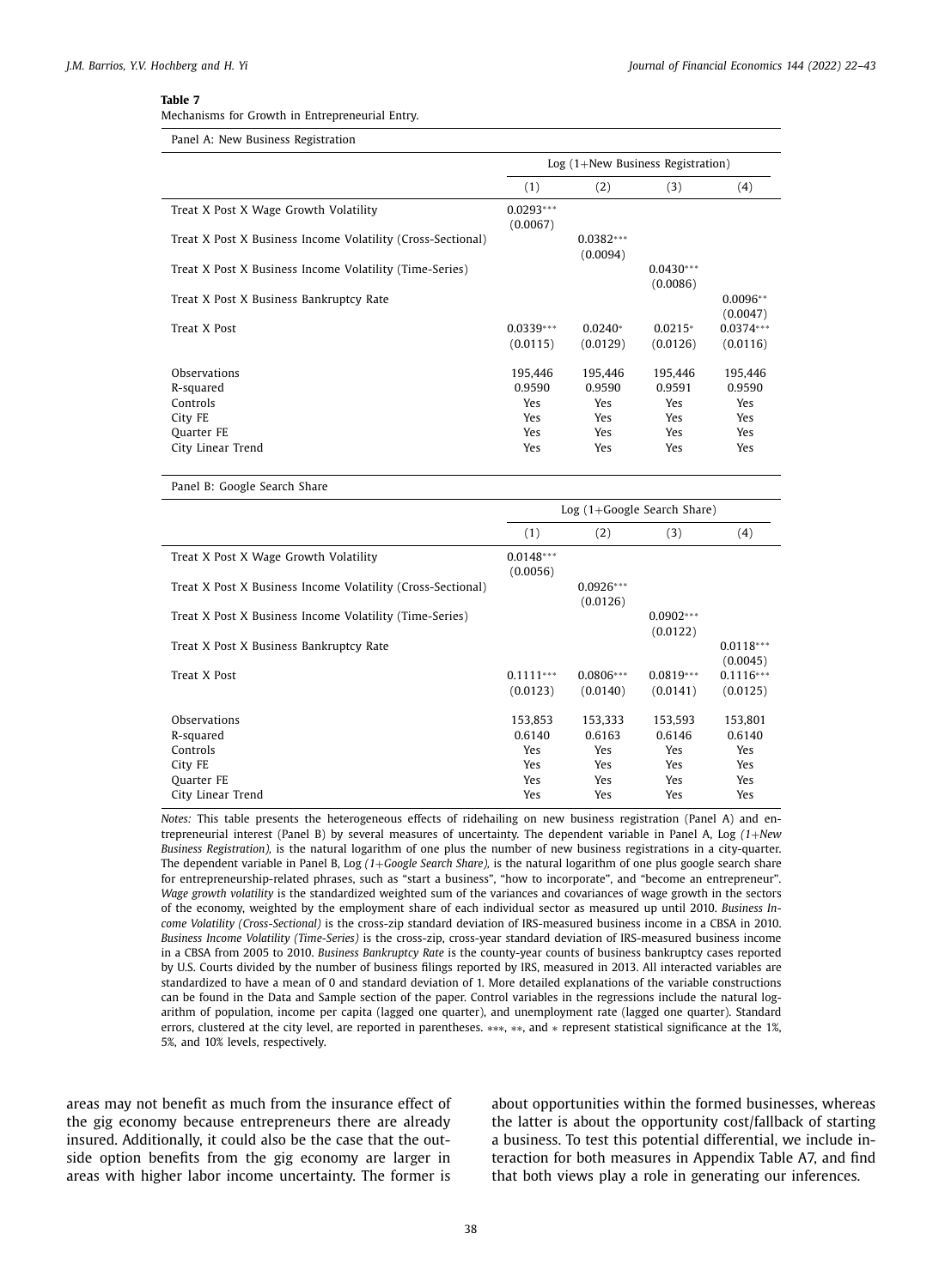|  |  |  |  |  |  | Gig Economy and the Nature of Entrepreneurial Activity. |  |
|--|--|--|--|--|--|---------------------------------------------------------|--|
|--|--|--|--|--|--|---------------------------------------------------------|--|

Panel A: Entrepreneurship Quality

|                             | Entrepreneurship Quality Index |                   |             |                   |  |  |  |  |  |
|-----------------------------|--------------------------------|-------------------|-------------|-------------------|--|--|--|--|--|
|                             | (1)                            | (2)<br>(3)<br>(4) |             |                   |  |  |  |  |  |
|                             | >2000                          | >2005             | $Treat = 1$ | $>2005$ & Treat=1 |  |  |  |  |  |
| Treat X Post                | 0.000004                       | $-0.000015$       | 0.000012    | 0.000006          |  |  |  |  |  |
|                             | (0.000021)                     | (0.000020)        | (0.000021)  | (0.000019)        |  |  |  |  |  |
| Log Pop                     | 0.000113                       | 0.000000          | 0.000025    | $-0.000084$       |  |  |  |  |  |
|                             | (0.000095)                     | (0.000123)        | (0.000090)  | (0.000116)        |  |  |  |  |  |
| Log Income Per Capita (lag) | 0.000135                       | 0.000156          | 0.000144    | 0.000193          |  |  |  |  |  |
|                             | (0.000119)                     | (0.000143)        | (0.000172)  | (0.000201)        |  |  |  |  |  |
| Unemployment Rate (lag)     | $-0.000000$                    | 0.000002          | $-0.000002$ | $-0.000000$       |  |  |  |  |  |
|                             | (0.000004)                     | (0.000005)        | (0.000004)  | (0.000006)        |  |  |  |  |  |
|                             |                                |                   |             |                   |  |  |  |  |  |
| Observations                | 188,117                        | 134.317           | 113,201     | 81,043            |  |  |  |  |  |
| R-squared                   | 0.2849                         | 0.3272            | 0.2685      | 0.2891            |  |  |  |  |  |
| City FE                     | Yes                            | Yes               | Yes         | <b>Yes</b>        |  |  |  |  |  |
| Quarter FE                  | Yes                            | <b>Yes</b>        | <b>Yes</b>  | <b>Yes</b>        |  |  |  |  |  |
| City Linear Trend           | Yes                            | Yes.              | <b>Yes</b>  | <b>Yes</b>        |  |  |  |  |  |
|                             |                                |                   |             |                   |  |  |  |  |  |

Panel B: Entrepreneurship Concentration

|                             | <b>Business Registration Zip HHI</b> |              |                    |                          |  |  |  |
|-----------------------------|--------------------------------------|--------------|--------------------|--------------------------|--|--|--|
|                             | (1)<br>>2000                         | (2)<br>>2005 | (3)<br>$Treat = 1$ | (4)<br>$>2005$ & Treat=1 |  |  |  |
| Treat X Post                | $0.0036**$                           | $-0.0009$    | $0.0032*$          | 0.0008                   |  |  |  |
|                             | (0.0018)                             | (0.0020)     | (0.0018)           | (0.0019)                 |  |  |  |
| Log Pop                     | $-0.0513***$                         | $-0.0285$    | $-0.0421**$        | $-0.0413**$              |  |  |  |
|                             | (0.0138)                             | (0.0191)     | (0.0180)           | (0.0197)                 |  |  |  |
| Log Income Per Capita (lag) | $-0.0226**$                          | $-0.0077$    | $-0.0025$          | 0.0017                   |  |  |  |
|                             | (0.0110)                             | (0.0120)     | (0.0110)           | (0.0120)                 |  |  |  |
| Unemployment Rate (lag)     | $0.0017***$                          | $0.0013**$   | 0.0001             | 0.0001                   |  |  |  |
|                             | (0.0005)                             | (0.0005)     | (0.0005)           | (0.0005)                 |  |  |  |
| Observations                | 195.446                              | 139.225      | 114.384            | 81,761                   |  |  |  |
| R-squared                   | 0.8675                               | 0.8805       | 0.9328             | 0.9441                   |  |  |  |
| City FE                     | Yes                                  | Yes.         | Yes.               | Yes                      |  |  |  |
| <b>Ouarter FE</b>           | Yes                                  | Yes.         | Yes.               | <b>Yes</b>               |  |  |  |
| City Linear Trend           | Yes                                  | Yes          | Yes.               | <b>Yes</b>               |  |  |  |

*Notes:* This table presents results from generalized difference-in-difference regressions. The dependent variable in Panel A is the average entrepreneurial quality index defined in Guzman and Stern (2019). The dependent variable in Panel B measures the concentration of new business registration in a city-quarter using an HHI index that equals to the sum of the zip shares of business registration in a city squared. *Treat X Post* is a dummy variable that equals one if city c adopted at least one ridehailing service at time t. Control variables in the regressions include the natural logarithm of population, income per capita (lagged one quarter), and unemployment rate (lagged one quarter). Standard errors, adjusted for clustering at the city level, are reported in parentheses. ∗∗∗, ∗∗, and ∗ represent statistical significance at the 1%, 5%, and 10% levels, respectively.

#### *4.5. Nature of entrepreneurial activity*

Next, we explore whether the gig economy has compositional effects on the type of business launched. As noted by Levine and Rubinstein (2017, 2018), Guzman and Stern (2019), and Bothelho, Fehder, and Hochberg (2021), there is considerable heterogeneity in both the goal of entrants into entrepreneurship and in the types of companies they launch. These range from small business entrepreneurs who undertake entrepreneurship for nonpecuniary reasons, such as leisure or flexibility (Hurst and Pugsley, 2011), to entrepreneurs like Mark Zuckerberg or Peter Thiel, who launch innovation-driven startups with the goal of high growth. Guzman and Stern (2015, 2019) combine the comprehensive business registration data used earlier in this paper with predictive analytics to compute entrepreneurial "quality" estimates over time. For the purposes of our analysis, SCP provided us with their Entrepreneurial Quality Index (EQI)—which measures the predicted probability that a new business launched in a location and time period will have a high growth outcome computed at the county-quarter level. We can then use the EQI measure to assess compositional effects: if EQI increases post-RH arrival, this suggests that the share of innovation-driven startups in a treated location goes up post-gig economy arrival. If EQI decreases, it suggests the share of traditional, small business entrepreneurship has gone up.

In Table 8, Panel A, we estimate our models using EQI as the outcome variable. As can be seen from the models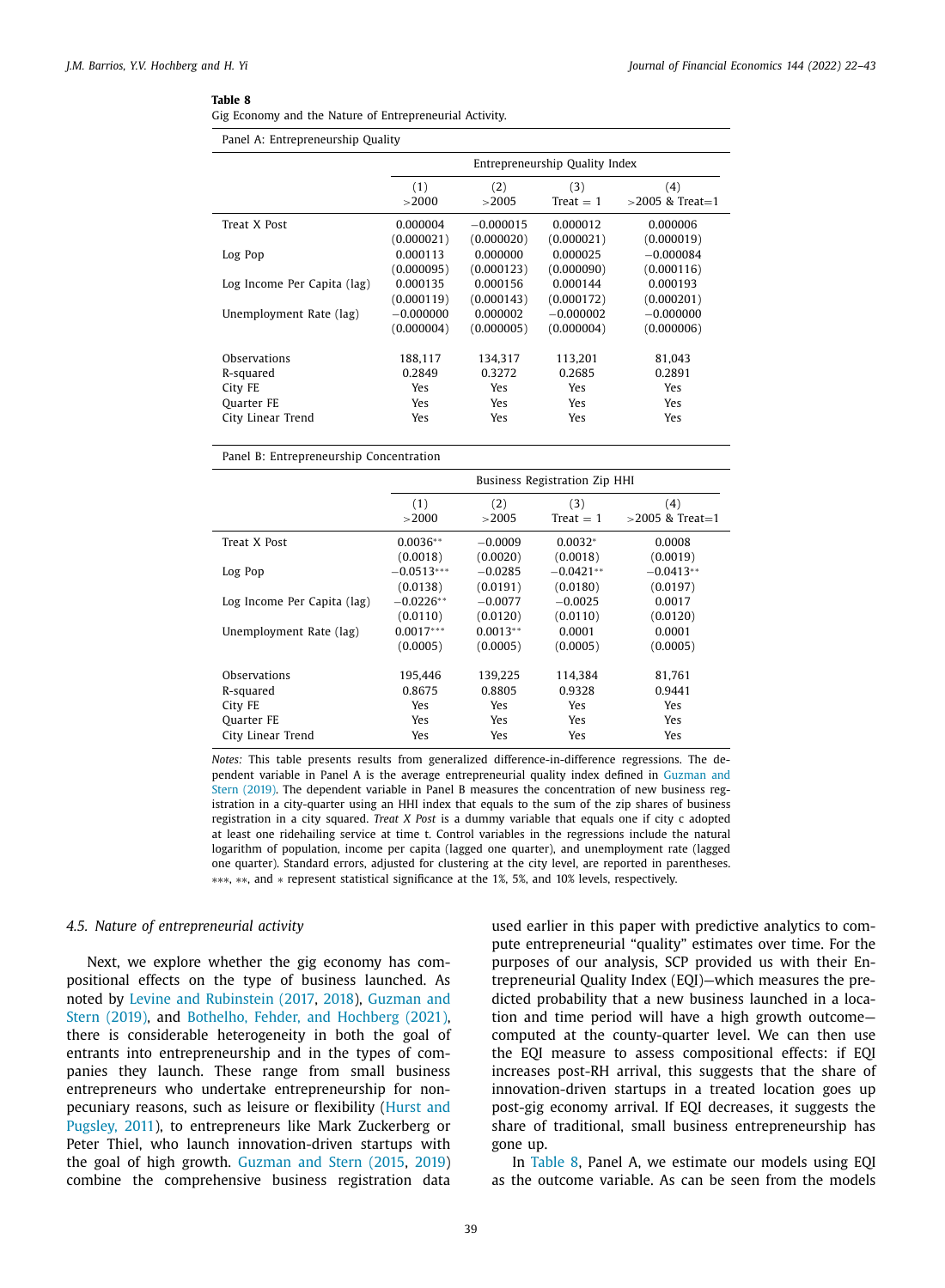

**Fig. 4.** Heterogeneity by Demographics.

This figure displays the regression coefficient estimates in Table 10 and two-tailed 95% confidence intervals based on standard errors clustered at the city level. We break out the effect of rideshare entry by the fraction of population in a city with high school degrees, the fraction of population in a city with bachelor's degrees, the fraction of Hispanic population in a city, the fraction of black and African American population, average credit score, and the fraction of subprime borrowers, i.e. borrowers with credit scores below 660. The outcome variable for all panels is the natural log of new business registrations.

in the table, we observe no significant change in EQI in the treated cities post-gig economy arrival, suggesting that the gig economy does not significantly alter the composition of the types of entrepreneurs in a city.

In Panel B, we explore another aspect of the new entrepreneurial activity: geographic dispersion across the city. One concern is that our prior estimations are picking up not a general effect of the gig economy, but rather a specific effect of ridehailing, namely the ability of this new transportation mode to open opportunities for businesses in new neighborhoods that previously suffered from a lack of easy transportation access. In Panel B of Table 8, we estimate our DD models using as an outcome measure the Herschman-Herfindahl Index by zip code within the city, as a measure of geographic dispersion of where businesses launch. More specifically, the dependent variable in Panel B measures the concentration of new business registration in a city-quarter, measured using an HHI index that equals to the sum of the zip shares of business registration in a city squared. We observe no significant change in geographic concentration in the treated cities post-gig economy arrival—if anything, we see a slight in-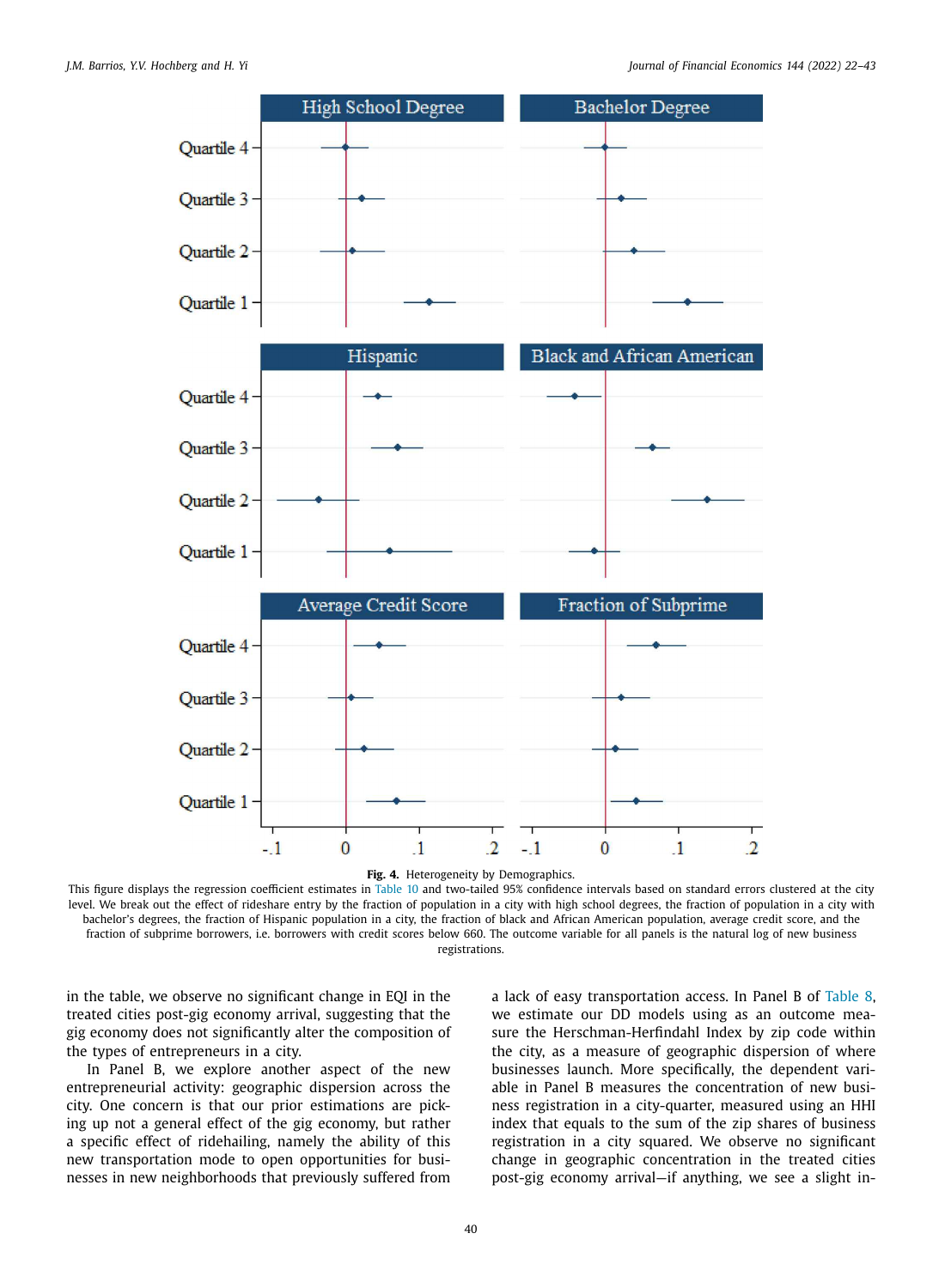|  |  |  |  | Is the Increase in Entrepreneurship Due to City Growth? |  |  |  |  |
|--|--|--|--|---------------------------------------------------------|--|--|--|--|
|--|--|--|--|---------------------------------------------------------|--|--|--|--|

|                             | Log Average Weekly Wage |              |                    |                          |  |  |  |
|-----------------------------|-------------------------|--------------|--------------------|--------------------------|--|--|--|
|                             | (1)<br>>2000            | (2)<br>>2005 | (3)<br>$Treat = 1$ | (4)<br>$>2005$ & Treat=1 |  |  |  |
| Treat X Post                | $-0.0093***$            | $-0.0045***$ | $-0.0079***$       | $-0.0032***$             |  |  |  |
|                             | (0.0009)                | (0.0009)     | (0.0011)           | (0.0009)                 |  |  |  |
| Log Pop                     | $0.0262***$             | $0.0576***$  | $0.0250**$         | $0.0646***$              |  |  |  |
|                             | (0.0095)                | (0.0132)     | (0.0123)           | (0.0157)                 |  |  |  |
| Log Income Per Capita (lag) | $0.2597***$             | $0.2202***$  | $0.2603***$        | $0.1865***$              |  |  |  |
|                             | (0.0140)                | (0.0131)     | (0.0144)           | (0.0114)                 |  |  |  |
| Unemployment Rate (lag)     | $-0.0033***$            | $-0.0029***$ | $-0.0022***$       | $-0.0021***$             |  |  |  |
|                             | (0.0002)                | (0.0002)     | (0.0003)           | (0.0003)                 |  |  |  |
| Observations                | 198.238                 | 142.017      | 115.024            | 82.401                   |  |  |  |
| R-squared                   | 0.9818                  | 0.9793       | 0.9813             | 0.9785                   |  |  |  |
| City FE                     | Yes                     | <b>Yes</b>   | Yes                | Yes                      |  |  |  |
| Quarter FE                  | Yes                     | <b>Yes</b>   | Yes                | <b>Yes</b>               |  |  |  |
| City Linear Trend           | Yes                     | Yes          | Yes                | Yes                      |  |  |  |

*Notes:* This table presents results from generalized difference-in-difference regressions. The dependent variable is the natural logarithm of average weekly wage in a city in a given quarter. *Treat X Post* is a dummy variable that equals one if city c adopted at least one ridehailing service at time t. Control variables in the regressions include the natural logarithm of population, income per capita (lagged one quarter), and unemployment rate (lagged one quarter). Standard errors, adjusted for clustering at the city level, are reported in parentheses. ∗∗∗, ∗∗, and ∗ represent statistical significance at the 1%, 5%, and 10% levels, respectively.

#### **Table 10** Who are the new entrepreneurs?

|                   | Education   |             |             | Race                       | Credit Score |                      |  |
|-------------------|-------------|-------------|-------------|----------------------------|--------------|----------------------|--|
|                   | (1)         | (2)         | (3)         | (4)                        | (5)          | (6)                  |  |
|                   | High School | Bachelor    | Hispanic    | Black and African American | Level        | Fraction of Subprime |  |
| Treat X Post X 01 | $0.1148***$ | $0.1131***$ | 0.0604      | $-0.0139$                  | $0.0690***$  | $0.0435**$           |  |
|                   | (0.0185)    | (0.0246)    | (0.0434)    | (0.0179)                   | (0.0206)     | (0.0178)             |  |
| Treat X Post X O2 | 0.0100      | $0.0399*$   | $-0.0371$   | $0.1398***$                | 0.0262       | 0.0147               |  |
|                   | (0.0227)    | (0.0216)    | (0.0290)    | (0.0255)                   | (0.0204)     | (0.0162)             |  |
| Treat X Post X 03 | 0.0218      | 0.0224      | $0.0707***$ | $0.0651***$                | 0.0074       | 0.0223               |  |
|                   | (0.0162)    | (0.0174)    | (0.0185)    | (0.0124)                   | (0.0159)     | (0.0203)             |  |
| Treat X Post X 04 | 0.0000      | 0.0005      | $0.0441***$ | $-0.0419**$                | $0.0465***$  | $0.0700***$          |  |
|                   | (0.0165)    | (0.0149)    | (0.0102)    | (0.0193)                   | (0.0180)     | (0.0206)             |  |
| Observations      | 195.446     | 195.446     | 195.446     | 195.446                    | 195,379      | 195,379              |  |
| R-squared         | 0.9590      | 0.9590      | 0.9590      | 0.9591                     | 0.9590       | 0.9590               |  |
| Controls          | <b>Yes</b>  | Yes         | <b>Yes</b>  | <b>Yes</b>                 | Yes          | <b>Yes</b>           |  |
| City FE           | <b>Yes</b>  | Yes         | Yes         | <b>Yes</b>                 | Yes          | Yes                  |  |
| Ouarter FE        | <b>Yes</b>  | Yes         | Yes         | <b>Yes</b>                 | Yes          | Yes                  |  |
| City Linear Trend | Yes         | Yes         | Yes         | Yes                        | Yes          | Yes                  |  |

*Notes:* This table presents heterogeneous effects of ridehailing on entrepreneurship by city characteristics. The dependent variable, Log (1+New Business Registration), is the natural logarithm of one plus the number of new business registrations in a city-quarter. Column (1) breaks out the effect by the fraction of population in a city with high school degrees, column (2) by the fraction of population in a city with bachelor's degrees, column (3) by the fraction of Hispanic population in a city, column (4) by the fraction of black and African American population, column (5) by average credit score, and column (6) by the fraction of subprime borrowers, i.e. borrowers with credit scores below 660. *Treat X Post* is a dummy variable that equals one if city c adopted at least one ridehailing service at time t. *Q1, Q2, Q3,* and *Q4* are indicator variables that take a value of one if a city's characteristics is in the respective quartile of distributions. Control variables in the regressions include the natural logarithm of population, income per capita (lagged one quarter), and unemployment rate (lagged one quarter). Standard errors, adjusted for clustering at the city level, are reported in parentheses. ∗∗∗, ∗∗, and ∗ represent statistical significance at the 1%, 5%, and 10% levels, respectively.

crease in concentration—suggesting that the gig economy does not significantly alter the geographic concentration of entrepreneurs in a city.

#### *4.6. Are we just capturing city growth?*

One concern is that despite our strict specification, perhaps somehow, we are still capturing different economic growth trends in cities. We can assuage these concerns directly. If our findings were driven solely by improvements in economic conditions that are not captured by the D.D. specification, we would expect to see a similar effect if we replaced our business registrations outcomes with a measure such as local employment wages. Table 9 estimates models using average weekly wage as the outcome measure and similar specifications to the previous tables. Not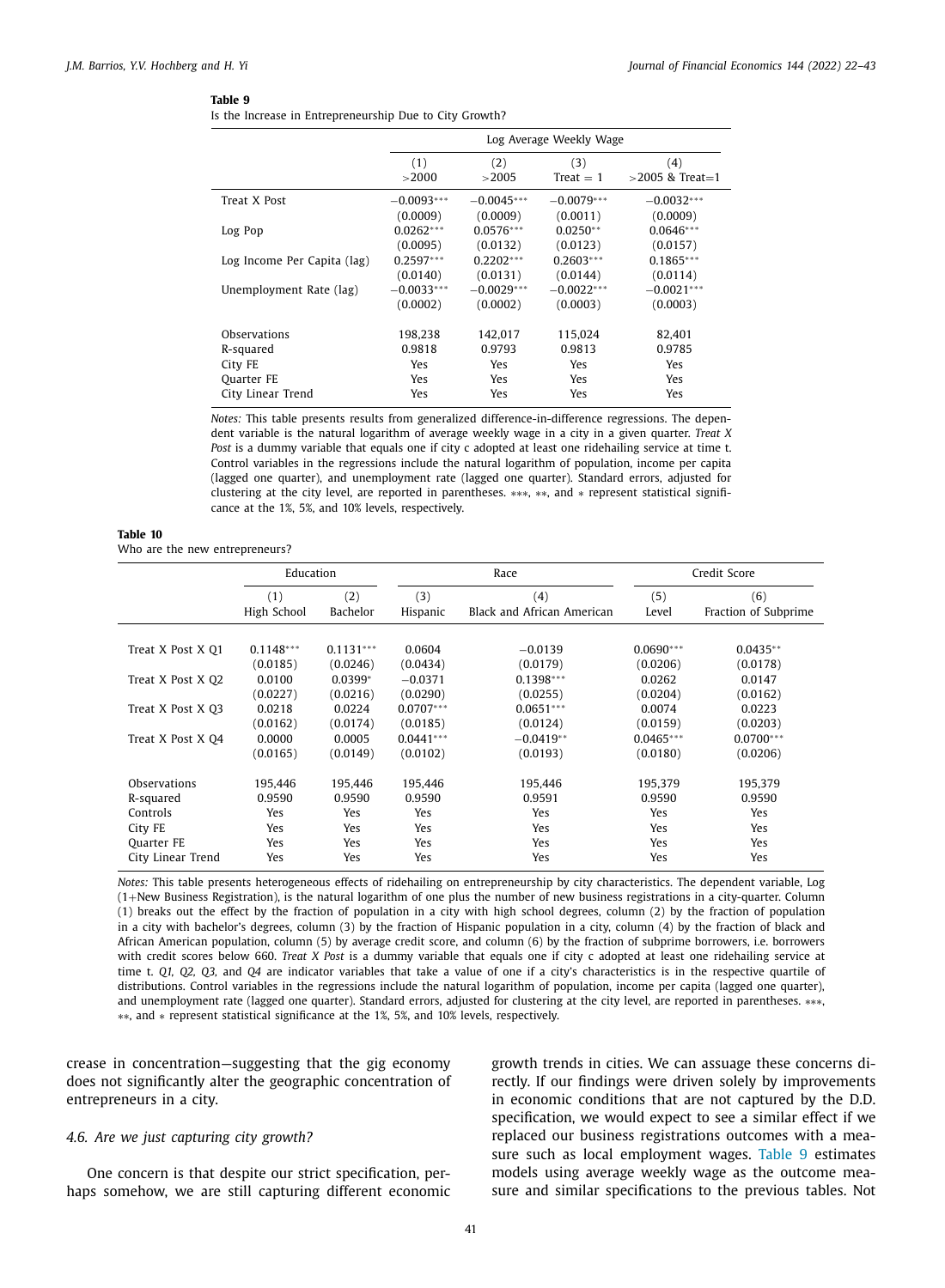only do we observe no corresponding increase in average weekly wages, but the coefficients are, in fact, negative, suggesting that our observed increases in entrepreneurial activity are not driven by general growth in economic activity.

#### *4.7. Heterogeneity by demographics*

Finally, we explore whether the gig economy differentially bolsters entrepreneurial entry in cities with different underlying demographic and socioeconomic characteristics. Understanding any heterogeneity present in the empirical patterns may provide further insights or avenues for exploration for those interested in boosting entrepreneurial activity amongst specific populations. Here, we focus on education, race, credit constraints and income. In Table 10, we break out our results across a variety of city characteristics. For each characteristic, we assign cities to quartiles based on the measures for each characteristic calculated in 2010. We take these measures primarily from the American Community Survey. We then reestimate our models, interacting *POST* ∗ *TREATMENT* with the four quartile indicators for each city characteristic. The specifications include location and year-quarter fixed effects, a location-specific linear time trend, and control variables. We also present the estimates graphically in Fig. 4.

For education levels, we observe the gig economy effect on entrepreneurial entry is concentrated in cities with a low fraction of population having obtained a high school (column (1)) or bachelor degree (column (2)). This would be consistent with the gig economy insurance effect being more valuable for lower education entrepreneurs. When we look at race, we find the effect is higher in cities with a higher fraction of Hispanic population (column (3)) and in cities in the middle of the distribution for Black and African American population (column (4)). The effect is actually negative and significant coefficient in cities in the top quartile of Black and African American population share. We take no stance on the mechanism for the observed heterogeneity for race; future research may wish to explore these patterns in more detail.

We next turn to socioeconomic characteristics. In columns (5) and (6), we look at credit constraints, measured as the average credit score in the city (column (5)) and the fraction of subprime borrowers (credit score below 660) in the city (column (6)). Our observed effects on entrepreneurial entry are concentrated in the lowest *and* highest quartiles of credit score: the large effect in the lowest quartile of credit score and highest quartile of the fraction of subprime borrowers are consistent with the Knightian view of risk-bearing in entrepreneurship. We observe an equally large in the least constrained areas (Q4 credit score, Q1 subprime fraction) where the demand effect could play a role.

#### **5. Conclusion**

Economists since Adam Smith have emphasized the importance of entrepreneurs and new business formation to the economy. Policymakers continuously seek for ways to stimulate entrepreneurial activity in their local regions. In this paper, we shed light on a development in the digital economy that has positive spillover effects on entrepreneurial activity: the advent of on-demand gig economy platforms. Utilizing the shock to gig opportunities provided by the launch of ridehailing platforms across U.S. cities, our findings suggest that the insurance that gig work opportunities can provide against entrepreneurial-related economic uncertainty serves to increase entrepreneurial activity and galvanize would-be entrepreneurs to engage in new business formation.

While much of the literature on the effects of the gig economy focuses on its direct impact on gig workers, our work joins an emerging literature exploring the spillover effects from the advent of large-scale gig platforms (e.g., Koustas, 2018; Fos et al., 2019). Our findings suggest that the gig economy plays a substantial role in spurring entrepreneurial entry by providing a form of insurance against entrepreneurial related-income volatility, potentially reducing the risk of launching a new business. This benefit appears to be particularly strong in cities with worse socioeconomic conditions, where policymakers may be especially interested in encouraging new entrepreneurial activity.

#### **Disclosure statement**

**John Barrios Washington University St. Louis** The author declares that he has no relevant or material financial interests that relate to the research described in this paper. More specifically, the author did not receive any form of financial support for the research. He did not receive significant financial nor non-financial support from interested parties in the last three years. He (or his relatives) did not hold any position as officer, director or board member of organisations related to the present article. The article has been reviewed only by other academic scholars. John M. Barrios

#### **Supplementary materials**

Supplementary material associated with this article can be found, in the online version, at doi:10.1016/j.jfineco. 2021.12.011.

#### **References**

- Aghion, P., Fally, T., Scarpetta, S., 2007. Credit constraints as a barrier to the entry and post-entry growth of firms. Econ. Policy 22, 732–779.
- Ai, C., Norton, E.C., 2003. Interaction terms in logit and probit models. Econ. Lett. 80, 123–129.
- Barrios, J., 2021. Staggeringly problematic: a primer on staggered DiD for accounting researchers. Unpublished working paper. Available at SSRN 3794859.
- Barrios, J., Hochberg, Y.V., Yi, H., 2019. The cost of convenience: ridesharing and traffic fatalities. Unpublished working paper. Chicago Booth Research Paper No. 27.
- Bellon, A., Cookson, J.A., Gilje, E.P., Heimer, R.Z., 2021. Personal wealth, self-employment, and business ownership. Rev. Financ. Stud. 34, 3935–3975.
- Borusyak, K., Xavier, J., 2017. Revisiting event study designs. Unpublished working paper. Available at SSRN 2826228.
- Botelho, T.L., Fehder, D., Hochberg Y.V., 2021. Innovation-driven entrepreneurship. Unpublished working paper. NBER Working Paper No. w28990.